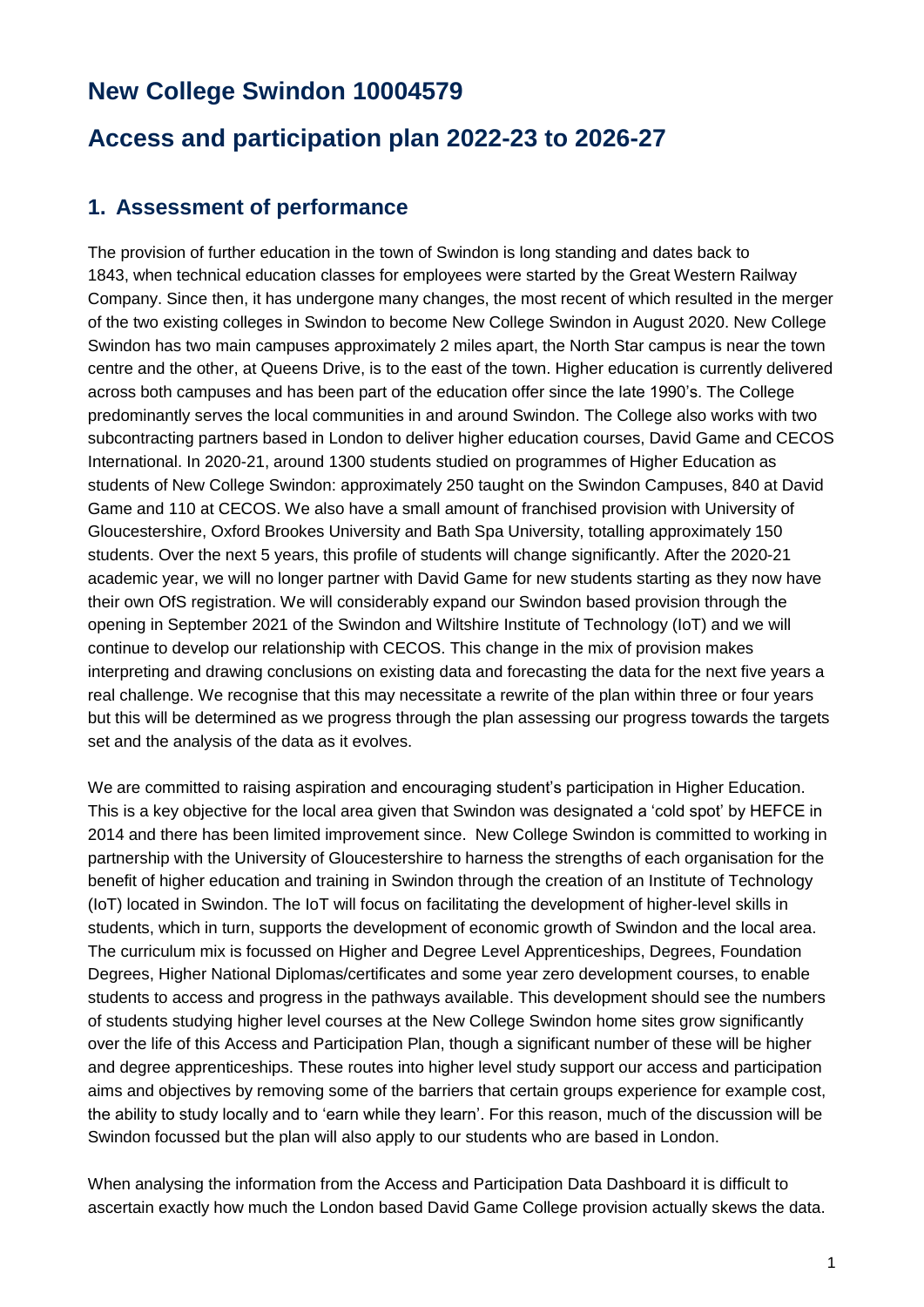We do know that the local areas in which the subcontractors are based do not have the same access and participation issues that are apparent in Swindon and, as David Game is the largest contributor to the data and they will not be going forward, any conclusions and proposals must be thought about carefully.

Throughout the plan we have analysed the numbers of directly funded students using the access and participation data dashboard published for New College Swindon (OfS APDD Mar 2021). We have also used our own internal datasets such as the Individual Learner Record return (ILR), but often the relatively small cohort size results in the data not showing statistical significance or having low confidence rates particularly when intersections of disadvantage are considered. It is difficult to be secure in drawing conclusions, however, trends and proportions are indicative and used in our selfassessment.

# **1.1 Higher Education participation, household income, or socioeconomic status**

# Access

- 1.1.1 The majority of students attending New College Swindon sites in Swindon for higher education are from the immediate surrounding area. Data from our ILR return (October 2020) indicates that 73% are from a Swindon postcode. The majority are from SN1, SN2, SN3, SN5 and SN25 codes, many of these codes are areas of low young participation and Adult HE 2011 – those adults without a HE qualification in the 2011 census (OfS website 2020).
- 1.1.2 When reviewing the wider data, entrants from POLAR4 Q1 were proportionately higher for full time undergraduates than the sector in the last 5 years, an aggregate of 25% against a sector aggregate of 12%, though our own figure reflects a decline over the last few years. The aggregate of the last 5 years of students who came from Q1 and 2 is 46% against a sector aggregate of 27.7%, indicating that we do well in attracting students from areas of low participation. When examining POLAR4 in more granular detail, we can also observe that more Swindon postcodes are included in Uni Connect targets due to GCSE performance overall, than those included due to low participation or adult HE qualification being targeted. This correlates with the current information on lower-than-average GCSE attainment in the Swindon area, though this is now improving.
- 1.1.3 It is also a key point to identify that although the data for POLAR4 is crucial in closing participation gaps, and identifies gaps amongst higher tariff providers, the college also attracts a significant number of mature students (21 and over) including those studying part-time, for whom this level of data is not captured. We know that many of these students live and work in the local area in Swindon (as mentioned in 1.1.1) and we believe these to be representational of the wider cohort, with many living in low participation area postcodes.
- 1.1.4 Parental education is also an influencing factor for entry to higher education and can influence both aspiration and motivation to participate in higher education. The Swindon area has benefitted from high employment in recent years, and this coupled with areas of deprivation means that many parents may also encourage their young people into work, to supplement family income. In Swindon we have POLAR4 data which shows that three postcode areas are within Quintiles 1-3 in the Adult HE qualification category. Anecdotally we know from pastoral tutorial contact with our students, that many are the first in their family to participate in Higher Education, however currently we do not record this consistently for the entire population and so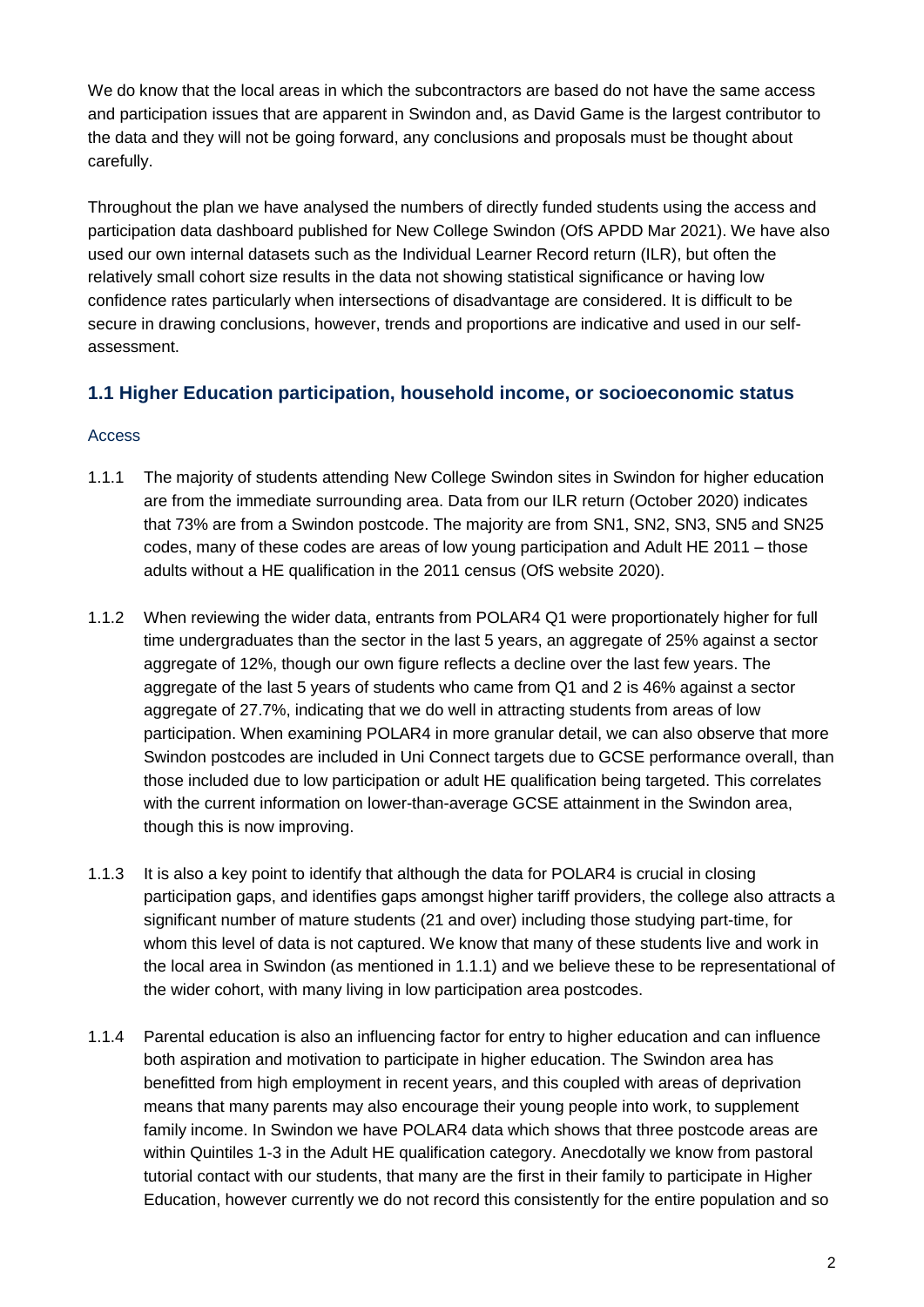cannot monitor how this affects access for all HE entrants at New College Swindon. For academic year 2022/23 onwards, we aim to capture this information as part of an enhanced data set, at the point of enrolment.

- 1.1.5 Swindon has eight Lower-layer Super Output Areas (LSOA's) which fall within the 10% most deprived neighbourhoods according to IMD data. A further eleven Swindon neighbourhoods (LSOA's) are within the 20% most deprived. Analysis of the Education, Skills and Training Domain for Swindon, which measures the lack of attainment and skills in the local population, indicates that 24 Swindon LSOAs are in the 10% most deprived LSOAs nationally for children and young people and 18 Swindon LSOAs for adults. 13 Swindon LSOAs are in the 10% most deprived LSOAs nationally for both sub domains (Swindon JSNA 2019).
- 1.1.6 When analysing the IMD data (APDD Mar 2021) for full time students as an aggregate of the last 5 years we are significantly ahead of the sector for recruiting to Quintiles 2 and 3. 74% of our students come from Quintiles 1 to 3, the most deprived quintiles, compared to only 60% in the rest of the sector. For part time students there is a very much different picture with the majority of students coming from Q4 and Q5.



- 1.1.7 We know that IMD uses a range of data domains, the highest proportion of which is income and employment deprivation. Our understanding of this in relation to our population is that most of our students, young or mature are working in lower paid, lower skilled jobs alongside their study. Attracting more young students to study here from Q1 will largely depend on the attraction and relevance of our curriculum offer, as analysis of the offer against age range shows us that our age range can fluctuate from year to year accordingly, this may change focus again with the introduction of the Institute of Technology.
- 1.1.8 Our part-time HNC offer attracts predominantly those already in employment with some industry experience, who are employer sponsored and upskilling for promotion or wage increases. It would appear that these students are coming from areas with less deprivation; however as it is relatively small numbers of students, one or two students' difference can cause a quite notable fluctuation in the data. We need to consider how we can work with employers to encourage wider participation but do not feel that at this stage this is worthy of a specific target. As proportions of part time students potentially rise with the change in provision planned for the IoT we will need to identify if this is an area of concern, therefore whilst we will monitor the data annually a formal review will take place in academic year 23/24.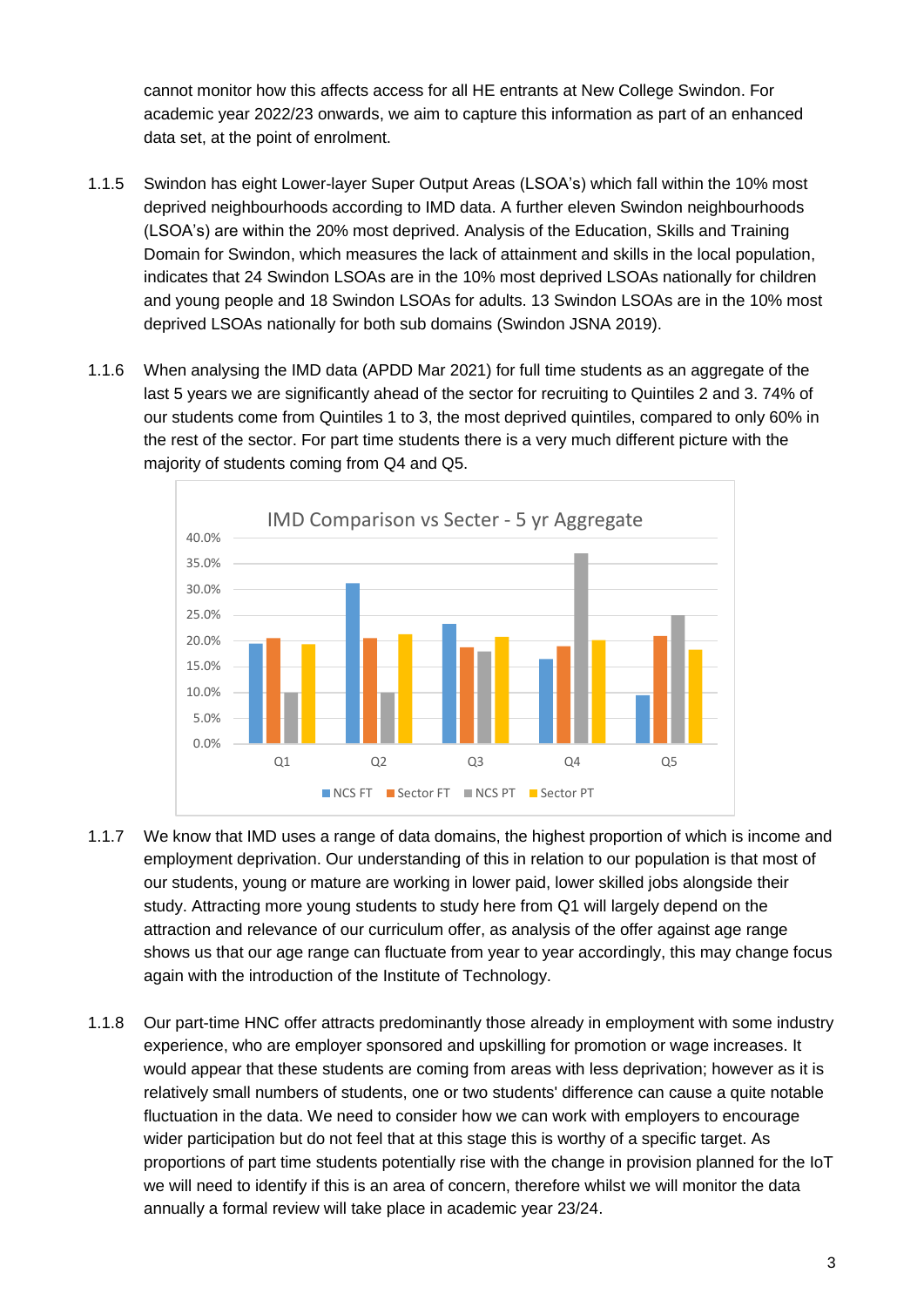### **Success**

## Non-continuation

1.1.9 The Access and Participation data reveals that continuation is fairly even across the quintiles for full time students however for part time students there is more fluctuation within the quintiles and a gap of 3 percentage points between Q5 and Q1 and 11 percentage points between Q4 and Q1. These gaps are not statistically significant and may be attributable to the smaller number of students in the part time cohort, with each student contributing a greater percentage but this is something that we will want to monitor going forward to check that it is not a systemic issue. Currently you are less likely to continue if you are a part time student from quintile 1 compared to a full time student from quintile 1 and this may mean that we need to focus greater support on these individuals to support them with their continuation and subsequent achievement.



# Attainment

1.1.10 We did not have any degree courses completing until the close of 2018/19 and this one degree would have been the only students, so there is no data for this section provided in the OfS APDD (2021), as analysis would lead to data protection issues. Our own attainment data covering the range of programmes is not currently split by the full range of deprivation factors but the data we have suggests that those in POLAR4 Q1 and Q2 are more likely to achieve a high grade ('good degree or merit or higher on a HND/C) than those in Q3 –Q5. We hope to have this data refined further to be able to monitor changes in it more closely by academic year 2021/22.

#### Progression to employment or further study

1.1.7 There is limited data available with which to draw conclusions, the APP Data is suppressed and the Graduate Outcomes data that exists is representing a small number of students which when split further by a particular characteristic, results in the analysis lacking meaning. We expect to build a more accurate picture of what is happening as this data builds and becomes available, we suggest that 2023/4 will be first time we will have three full years of data from which to try and draw some valid conclusions about our performance in this area.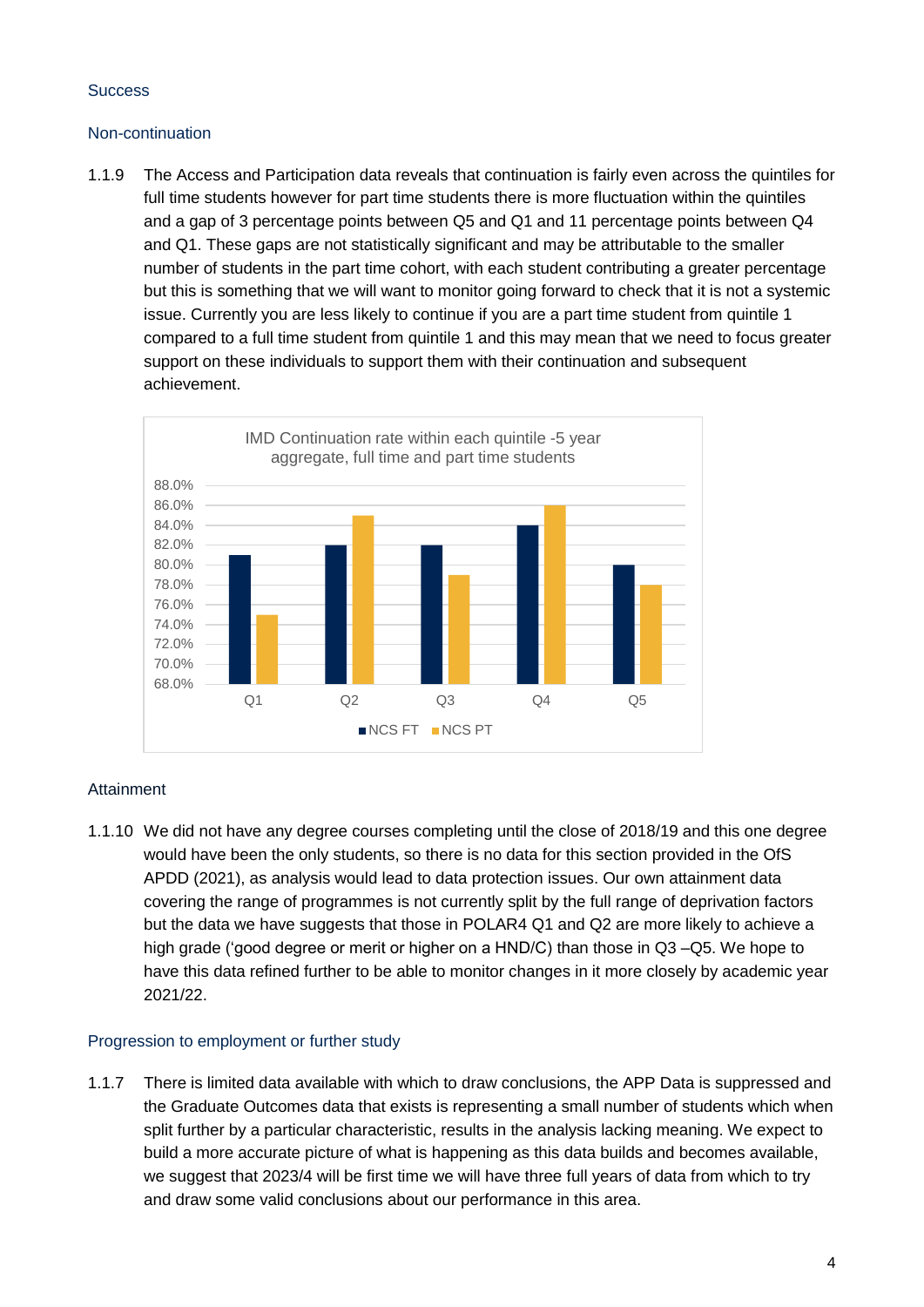# **1.2 Black, Asian and Minority Ethnic Students**

#### Access

1.2.1 The proportion of white students at New College Swindon compared to the sector average has been high for the last 5 years for both full time and part time student cohorts. With an aggregate proportion of 86.2% white students compared to a sector average 68.4% for full time students over the last 3 years and 91% compared to 85.6% for part time students, it is clear that there is under representation of students from BAME groups. The APDD does not identify the gaps in participation by BAME students as significant for all splits. The part time data consists only of provision that is located in Swindon, the proportion of the local population which identified as white was 85% in the 2011 census, thus the college proportions are in excess of this and therefore this must be an area for targeted focus in the actions identified within this plan. The David Game cohort is more ethnically diverse than the Swindon based cohorts, though it is still predominantly 'white other' with many of their students of Eastern European heritage. This further highlights the need to target this as an area for scrutiny. When one attempts to disaggregate the BAME data further, because of the low overall numbers of students, the data tends to be suppressed due to data protection issues. It is clear that the proportion of students studying with us from ethnic groups is not representative and has declined significantly (36%) over the last 5 years for full time students and has remained relatively static for part time students.

#### **Success**

#### Non-continuation

1.2.2 Continuation of full-time students from a BAME background is lower than that of white students; the data is suppressed for part time students. Over the last 5 years, the rate for white students is an aggregate of 83.8%. This is behind the sector aggregate of 91.2% by 7.4%. For Black students, our aggregate rate for the data available is 78% compared to a sector rate of 85.1% (gap 7.1%) and for Asian students 74% against a sector rate of 90.4% (gap 16.4%). For the combined category of ABMO (Asian, Black, Mixed and other) full time students, the college average is 76% compared to the sector average of 83.2% across the last five years. The sector gap between white and ABMO students is 3.0% and ours is 8.0%. Whilst the APP data set is not showing these as statistically significant gaps, it is our belief that this is not good enough and hence one of our targets must be to monitor this and understand why this is occurring and to work to reduce and then eliminate the gap.

#### **Attainment**

1.2.3 Within our own provision, we only had one-degree course completing for the first time in 2018/19, with only 10 completers, so there is no data for this section provided in the OfS APDD (2020). Examination of our own data (2018/19 and 2019/20) for this course indicates that the students were predominantly white British, therefore there is no evidence available to determine the impact of ethnicity on attainment for this course. When examining achievement more widely, our own dataset is not fully complete with the grade profiles recorded for all achievers but the data that exists does not appear to have any significant differences attributed to ethnicity. We will continue to build our internal dataset to allow closer monitoring of this and will reassess at the end of academic year 2022/23 to check for any issues.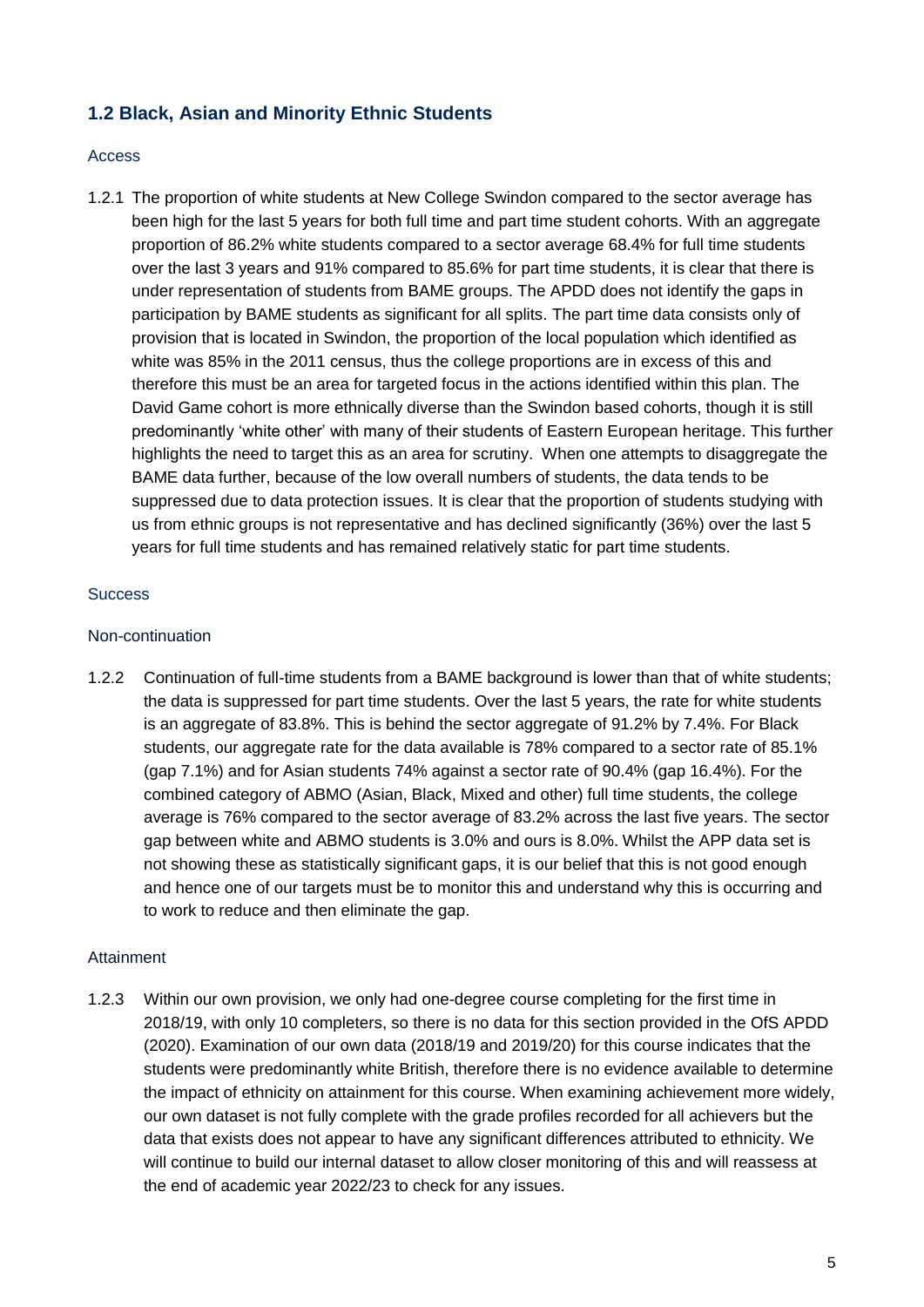### Progression to employment or further study

1.2.4 There is limited data available with which to draw conclusions, the APP Data is suppressed and the Graduate outcomes data that exists is representing a very small number of students which when split further by a particular characteristic, results in the analysis lacking meaning. We expect to build a more accurate picture of what is happening as this data builds. We will see the effect of the increased volume of students in the last few years from David Game becoming part of this dataset and fuller data will become available, we suggest that 2023/4 will be first time we will have 3 full years of data of a significant volume from which to try and draw some valid conclusions.

# **1.3 Mature students**

# Access

1.3.1 We have a significant gap in the number of young under 21 entrants to higher education and the number of mature students. Our proportion of young to mature students as an aggregate over the last 5 years was 18.7% young and 81.3% mature for full time study compared to the sector 71.5% young and 28.5% mature and 25% young (sector 12.5%) and 75% (sector 87.5%) mature for part time study.



- 1.3.2 The above sector number of students that are 21 and over studying with New College Swindon is as a positive for the College, as we know that mature students are generally underrepresented in the sector. We do want to continue to attract mature students and would expect this to continue with the introduction of the IoT. As Swindon is an area of low participation for students under 21, and this has been the case for many years, we see attracting individuals back into college when they are ready and feel able to study at a higher level to be incredibly important to the area in terms of moving people into higher skilled roles. This is a key target area in terms of widening participation; given the skills shortages experienced by many employers in Swindon, those changing career or upskilling are a fundamental part of addressing this issue.
- 1.3.3 We acknowledge that we could do better with the number of young (under 21) year students accessing higher education, particularly at the Swindon sites. Whilst we accept that many young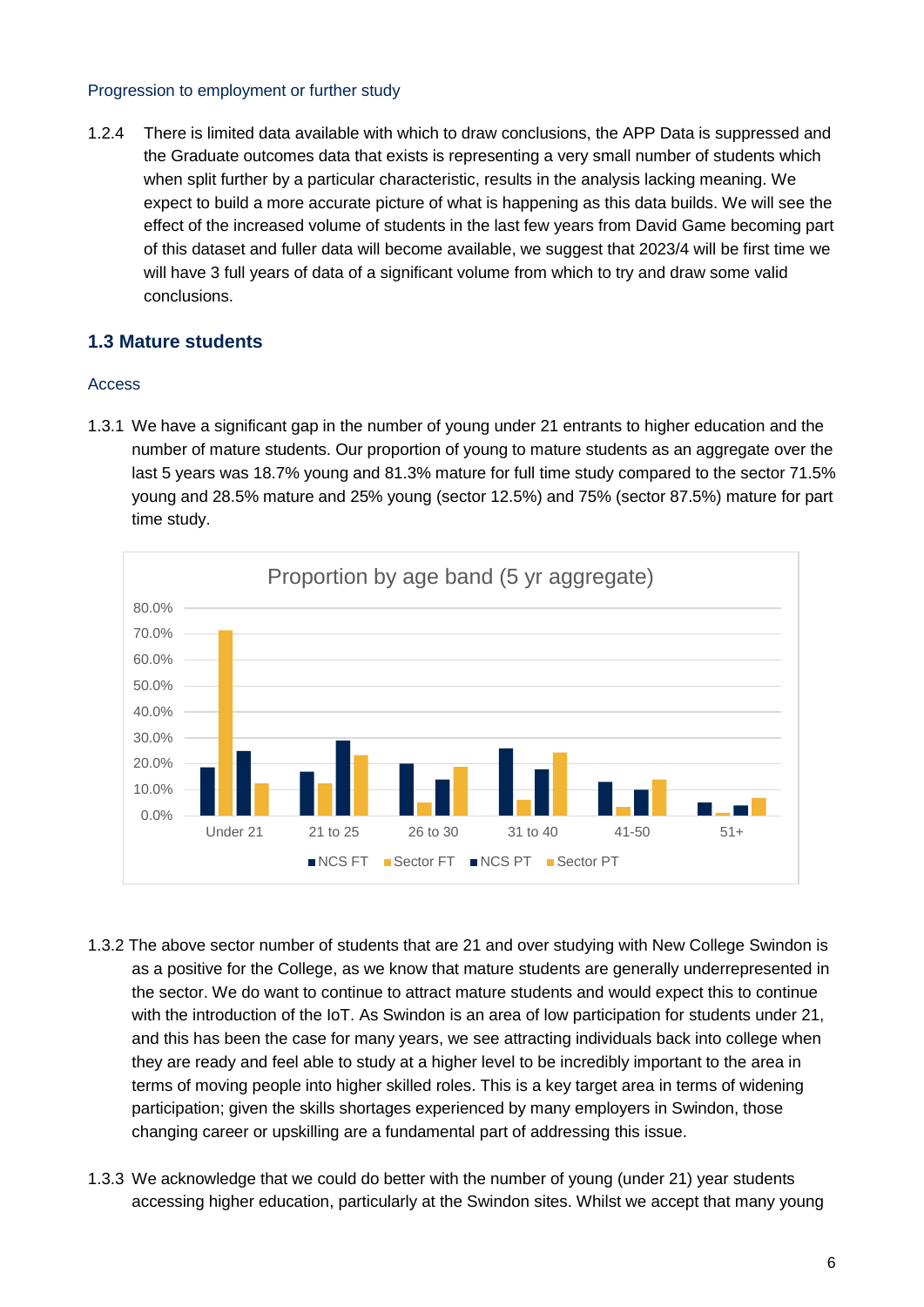people will choose to go to a university to experience living on campus, we have plans to expand our higher education offer, through the IoT and the inclusion of more STEM courses, which we believe will attract more young students. We know from local information, that Swindon has low aspiration, but high employment and so young people can find work rather than continuing to study, all of which leads to a much lower participation rate than the national picture. As this is not an OfS area of priority we will not be setting it as a target within this plan, but we will be working internally to make sure that the numbers of young students increase because it is important to the Swindon area.

1.3.4 Given that we are expanding our HE offer over the next five years and beyond, we need to see how we can better promote and increase progression within the College from FE into HE. This progression rate is low compared to the numbers of students studying at level three in the FE cohort.

### **Success**

### Non-continuation

1.3.5 Continuation for our mature students is good. Over the last 3 years the rate is at sector benchmark for full time students at 84% and exceeds the sector benchmark for part time students. For part time students it was 83% compared to the sector rate of 64.1%. For our young students the rate of continuation is slightly better than the sector for part time students (74.1% vs 70%), but significantly behind the sector rate for full time students with a rate of 78%, which is 14.3% below. This needs attention, however as this is not a priority area for the OfS we will not set a target in this plan but will have it as an action in our HE improvement plan.

#### **Attainment**

1.3.6 As mentioned previously, we only have the one course contributing to the attainment category in its true definition. In 2018/19, mature students outperformed their younger counterparts in attaining a 'good' degree and in 2019/20 there is no significant difference, this may have been impacted by the pandemic with the younger students performing better in an online environment. Our own wider dataset indicates there is no significant difference between rate of achievement between young and mature students. The dataset is not fully complete with the grade profiles recorded for all achievers. The data that exists does appear to suggest that young students have a higher grade attainment than the mature students. Further analysis reveals that the rate of attainment of higher grades within the London based students is lower than the Swindon based students. These students are more likely to be over 21 and are often working in a second language so this may account for the difference, however without a full dataset, it would be unwise to specifically target this at this stage. We will continue to build our internal dataset to allow closer monitoring of this and will reassess at the end of academic year 2022/23 to check for any issues.

#### Progression to employment or further study

1.3.7 The APP Data (2021) is suppressed for some years due to either low numbers or the DLHE data not reaching the required response rate however; aggregate data reveals that there are differences between the progression to employment or further study of mature students and young students for full time students.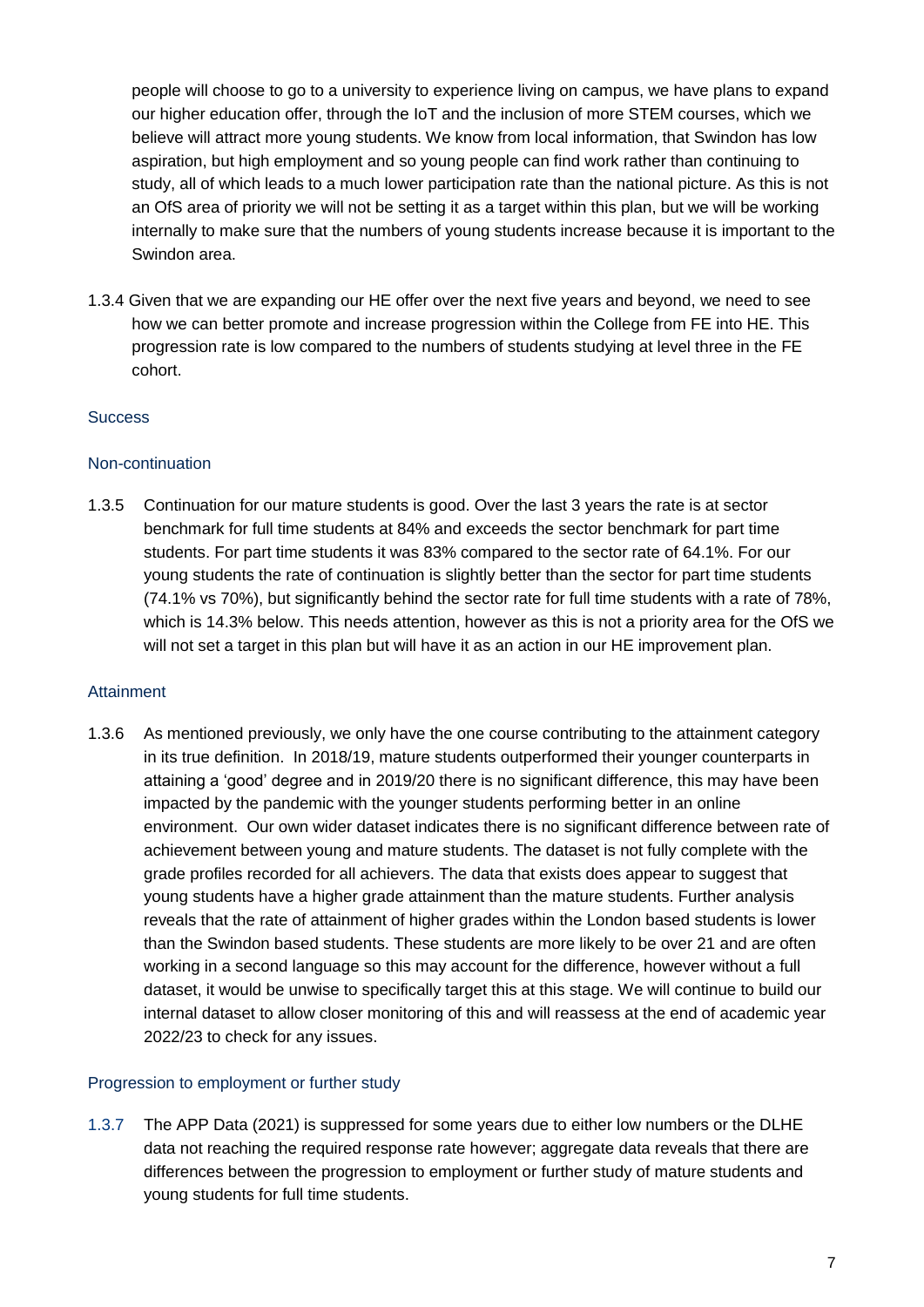

These differences are explained to some extent as the full time mature cohort is a small volume of students, and prior to 2016-17 there was no subcontracted provision in London. The students were predominantly local, and for example, there were courses that recruited a number of mature students who were retired and therefore unlikely to progress their career and move on to further study as they were studying for personal development and interest, rather than the purpose of career enhancement. We need to watch this data over the next few years as the volume rises and check to see if the differences genuinely exist. We propose to formally review this data mid plan during the 2023/24 academic year and determine if the data identifies the need for any actions.

# **1.4 Disabled students**

# **Access**

1.4.1 The proportion of the student population that have declared a disability fluctuates year on year, but for both full time and part time students it is consistently below the proportions seen within the sector. The APP data (Mar 2021) is not showing this as a gap with a statistical significance, however it is a concern. When you extract the old Swindon College data and examine it, it shows the proportion of FT disabled students was in every year greater than the sector. Clearly there are more students in the New College Swindon dataset and therefore it will skew the combined data. The weight of students in the New College Swindon dataset is from the London based David Game provision, this cohort has a high proportion of economic migrants from Eastern Europe. As these students are purposefully travelling for work and study, they may be less likely to declare a disability. They are also less likely for cultural reasons to disclose a disability. It seems that this is disproportionately skewing the data as examination of the full-time data for Swindon based students suggests that when the cohort is locally recruited the proportion of students is much more in line with the sector norm. That said, it is acknowledged that the sector norm is still an under representation of individuals with a disability and therefore we need to address both the full time and part time gap within our targets.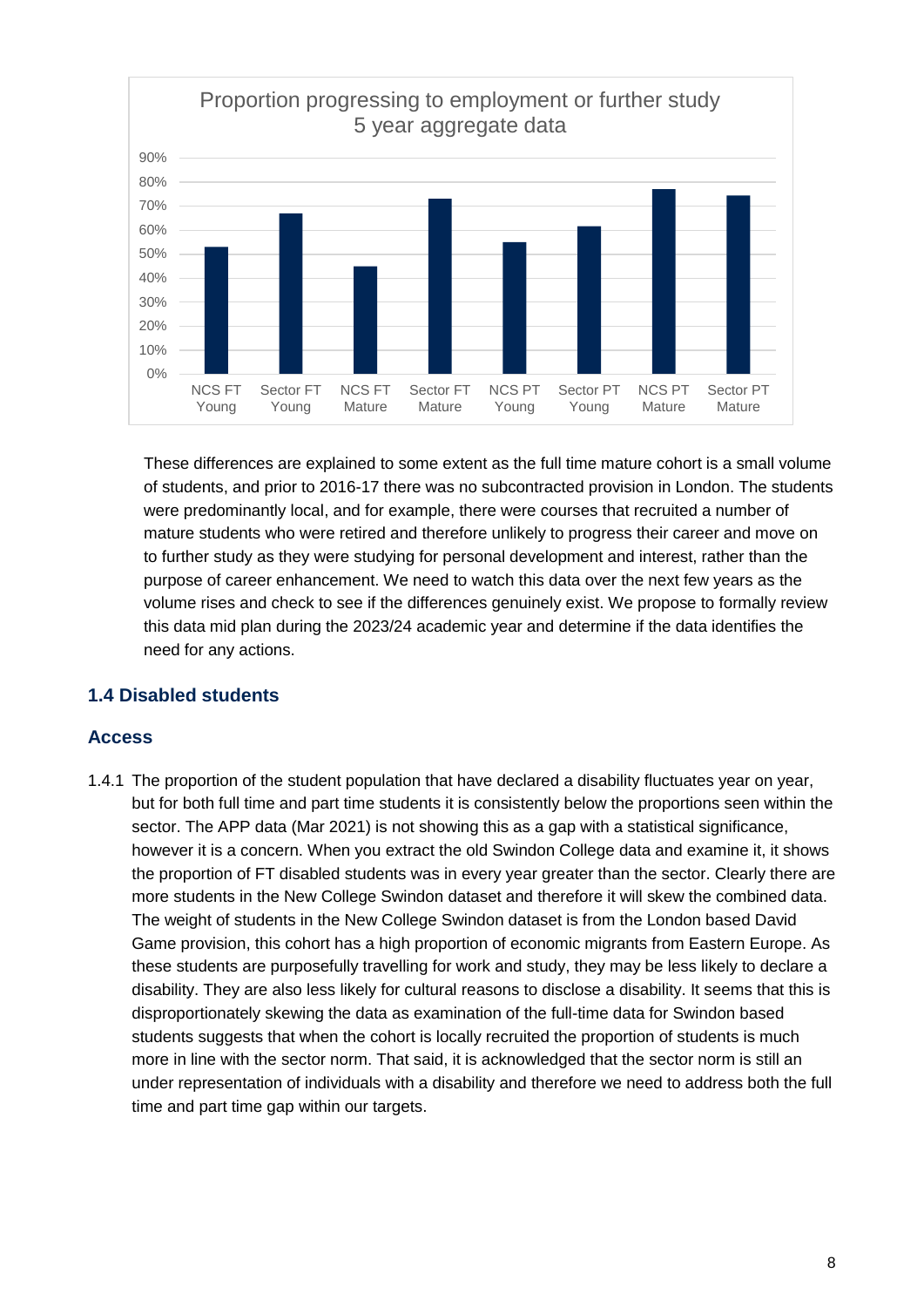

1.4.2 When you examine the data for APDD (2021) for mental health as a disability type, it is showing that the proportion is either suppressed or more latterly less than 1% of the student population. This feels contrary to our day-to-day experience. We know from feedback from our tutors and through analysis of our mitigating circumstances submissions, that in reality the number of students who are reporting mental health issues on entry to the college is lower than is the actual case, many only come to light at times of additional pressure both in their personal lives and academically. We need to focus on ensuring that students feel comfortable with this disclosure and that of other disabilities so that we can appropriately support them during their studies before they get into a crisis.

# **Success**

# Non-continuation

1.4.3 The APP data demonstrates that full time students with no disability have a continuation rate 3% higher than those with a disability; this is when reviewing a 5-year aggregate of the data. A gap of 10% is observable in year 5 of the data, suggesting that possibly the gap is widening rapidly, however the cohort of students is less than thirty meaning that 1 or 2 students can cause a fluctuation particularly when there is rounding of data. The gap is not statistically significant. The data for part time students is suppressed for data protection issues thus a judgement cannot be made. Where further splits by specific disability type have returned data for an aggregate of 5 years the proportion of students continuing is higher than the college rates more generally. So for example, students with a Cognitive and Learning disability have a continuation rate of 90% and students with a Sensory, medical or physical impairment a rate of 85% compared with the college rate of 82.1% for those without a disability and 79% with a disability. At this stage, the data trend is not sufficiently strong enough to suggest the need for a specific target. We feel that the improved measures we plan for access for disabled students, particularly the support in the transition onto the course will resolve any potential issue however; we will monitor the data yearly to check to see if the situation requires further intervention or a specific target.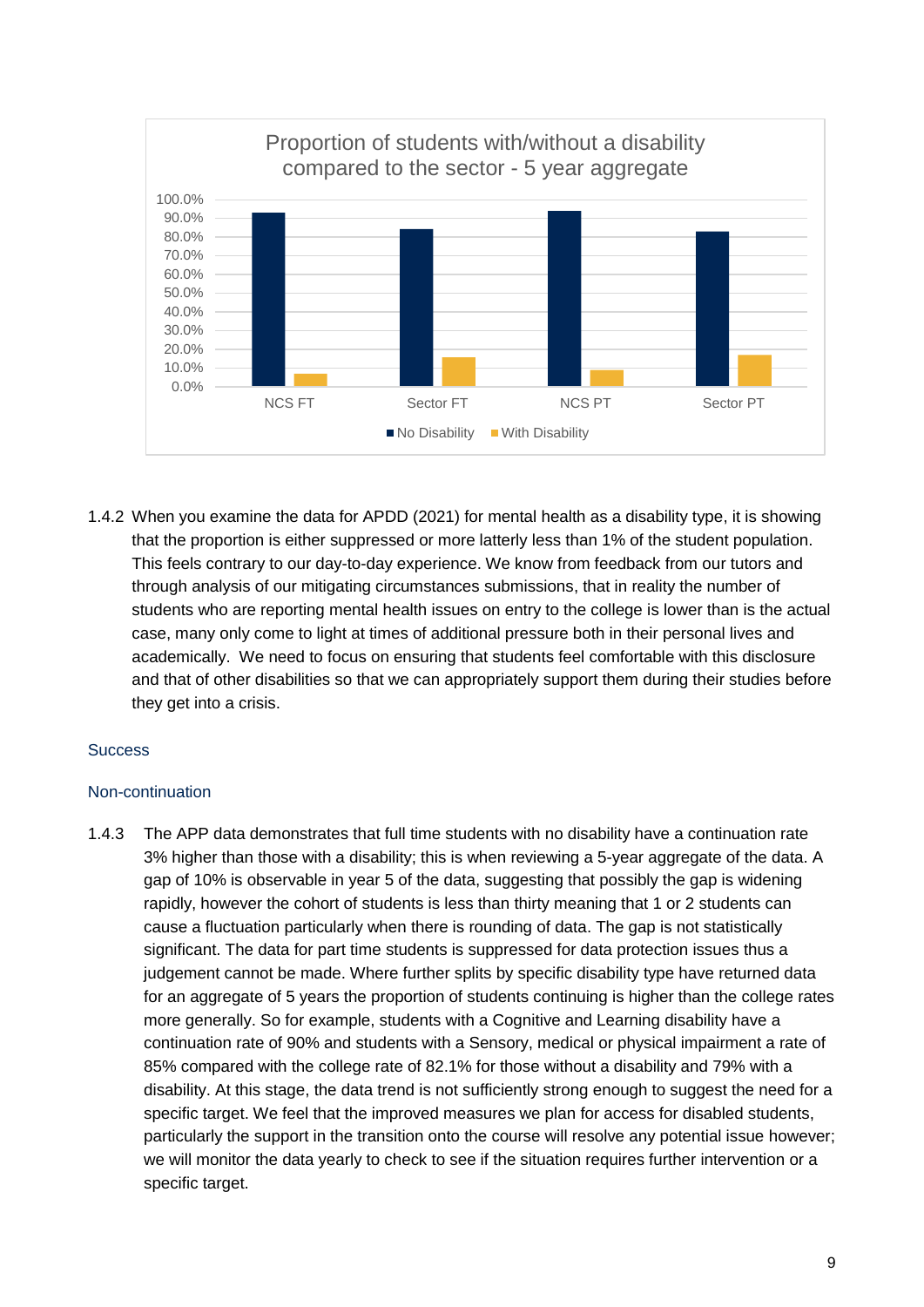### Attainment

1.4.4 Our internal data is currently split by those with or without a learning difficulty or disabilities/a health problem only. This data suggests (though it is not a full dataset) that those who have declared a learning difficulty or disability/a health problem achieve a high grade ('good' degree or merit or higher on HND/C) at a rate of 57.5% compared to a rate of 52.7% for those without a difficulty.

#### Progression to employment or further study

1.4.5 The data set for progression is very small, though it is showing a gap of 20% between those with or without a disability; this figure is not statistically significant. We need to watch this data over the next few years as the volume rises and check to see if the difference genuinely exists. We propose to formally review this data mid plan during the 2024/25 academic year and determine if the data identifies the need for any actions.

# **1.5 Care Experienced**

#### **Access**

1.5.1 The data on care-experienced students is not collated by the OfS APDD or New College Swindon. We know from our own FE community that we have not had many care leavers' progress from our FE cohort into our HE cohort, but we do not know if a care leaver has come from elsewhere or returned to education later, and so would not be identified as such. It is our intention to try to collect this data commencing in academic year 2021/22, as we know that this group experience significant barriers to accessing higher education such as lower school attainment, lack of positive role models, low aspiration, concerns about the costs associated with higher education and a lack of information and advice when applying.

#### **Success**

1.5.2 We have no data/significant numbers to examine this attribute among our population but intend to start to monitor and assess this as soon as our data collection is in place.

#### Non-continuation

1.5.3 We have no data/significant numbers to examine this attribute among our population but intend to start to monitor and assess this as soon as our data collection is in place.

#### **Attainment**

1.5.4 We have no data/significant numbers to examine this attribute among our population but intend to start to monitor and assess this as soon as our data collection is in place.

#### Progression to employment or further study

1.5.5 We have no data/significant numbers to examine this attribute among our population but intend to start to monitor and assess this as soon as our data collection is in place.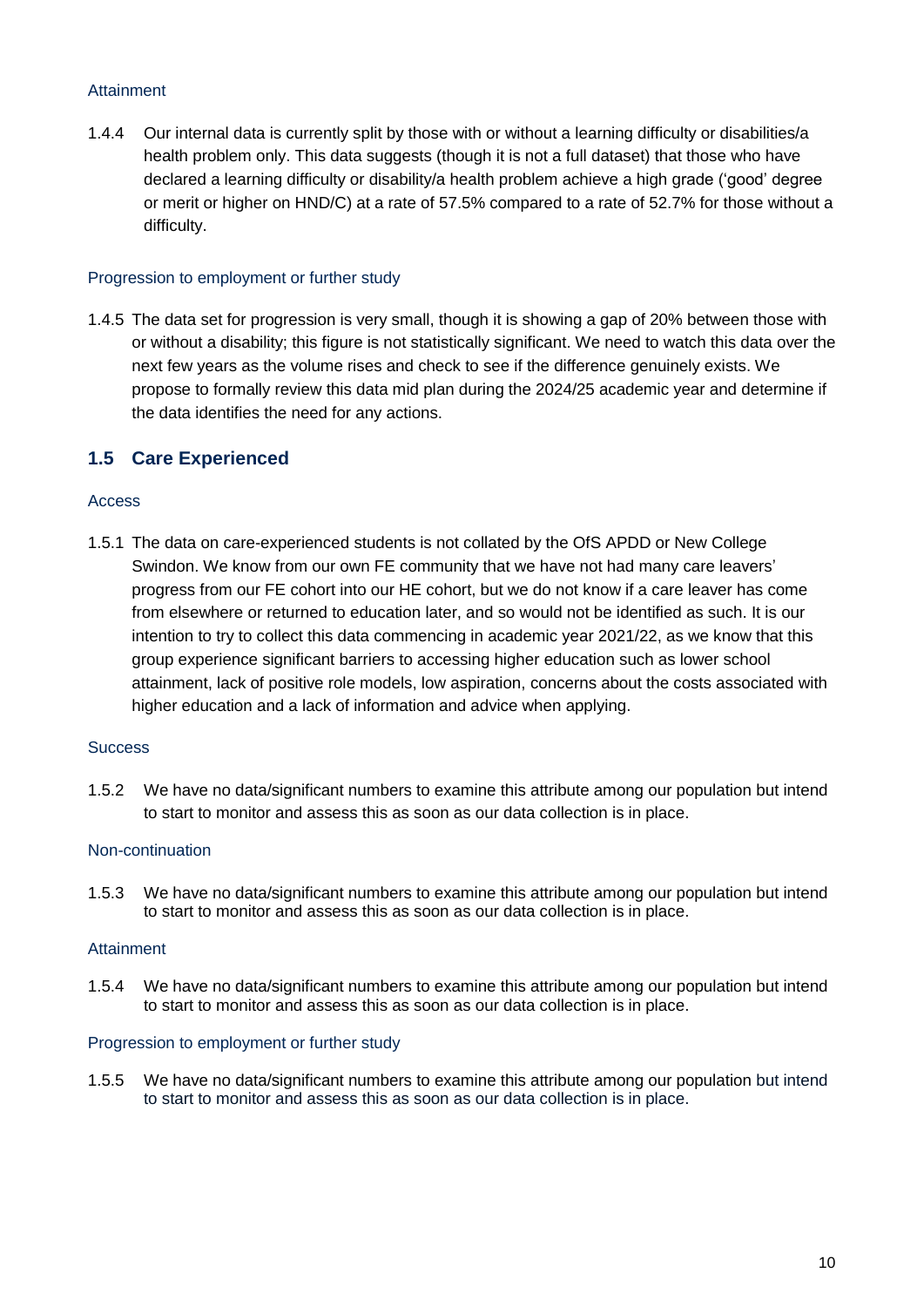# **1.6 Intersections of disadvantage**

Overall, the available data is very patchy and inconsistent. Whilst there are some insignificant gaps in intersectional data, we have examined these, and we believe measures which we have included will address the main targeted gaps of disadvantage in characteristics and in doing so improve any previously apparent disadvantage within splits. In future years as numbers grow, this will help, as some data may no longer be suppressed and therefore allow analysis that is more meaningful. In the meanwhile, we will continue to develop the reporting capacity of the newly merged institution to ensure that our own internal data is able to analyse intersections.

# **1.7 Other groups who experience barriers in Higher Education**

- 1.7.1. Children from Military families Wiltshire has a significant military population, although this is located in the south of the county, it is within a reasonable travel distance to Swindon. Given that this is an underrepresented group in higher education, they should be a part of our wider access and outreach work.
- 1.7.2 Over the next 5 years, with the introduction of the Institute of Technology at the college, the suite of courses offered will be focussed on Engineering, Computing and other STEM subjects. The participation rate of females on our current courses in these areas, has improved from 6% to approximately 13% over the last 2 years however it is still low compared with a sector rate of approximately 17% (HESA 2018/19). Therefore, encouraging women into STEM courses is also an area we have identified as a focus for future access and outreach work.
- 1.7.3 In Swindon only 9% of children with Free School Meals Eligibility enter HE at 19 compared to 18% nationally (JSNA 2019). Although our own proportion of learners with eligibility for free school meals accessing higher education is behind the sector, there appears to be a drop of 6% over the last 5 years. The inclusion of the London cohort may have an impact on this reduction, and we acknowledge that improving our own internal data sets will enable us to disaggregate by campus location and monitor changes in access and participation for students with this characteristic in the future.
- 1.7.4 Most of the research surrounding carers and their access to higher education is focussed on young carers; however, we know that many of our mature students with caring responsibilities also have barriers to their access to and participation in further study. Given the profile of our student population, it is important that we are aware of the barriers faced by this group of students such as balancing caring responsibilities alongside their study commitments and a high prevalence of mental health issues. We need to ensure that we offer flexible academic and well-being support, make it clear what financial support is available and how to access it.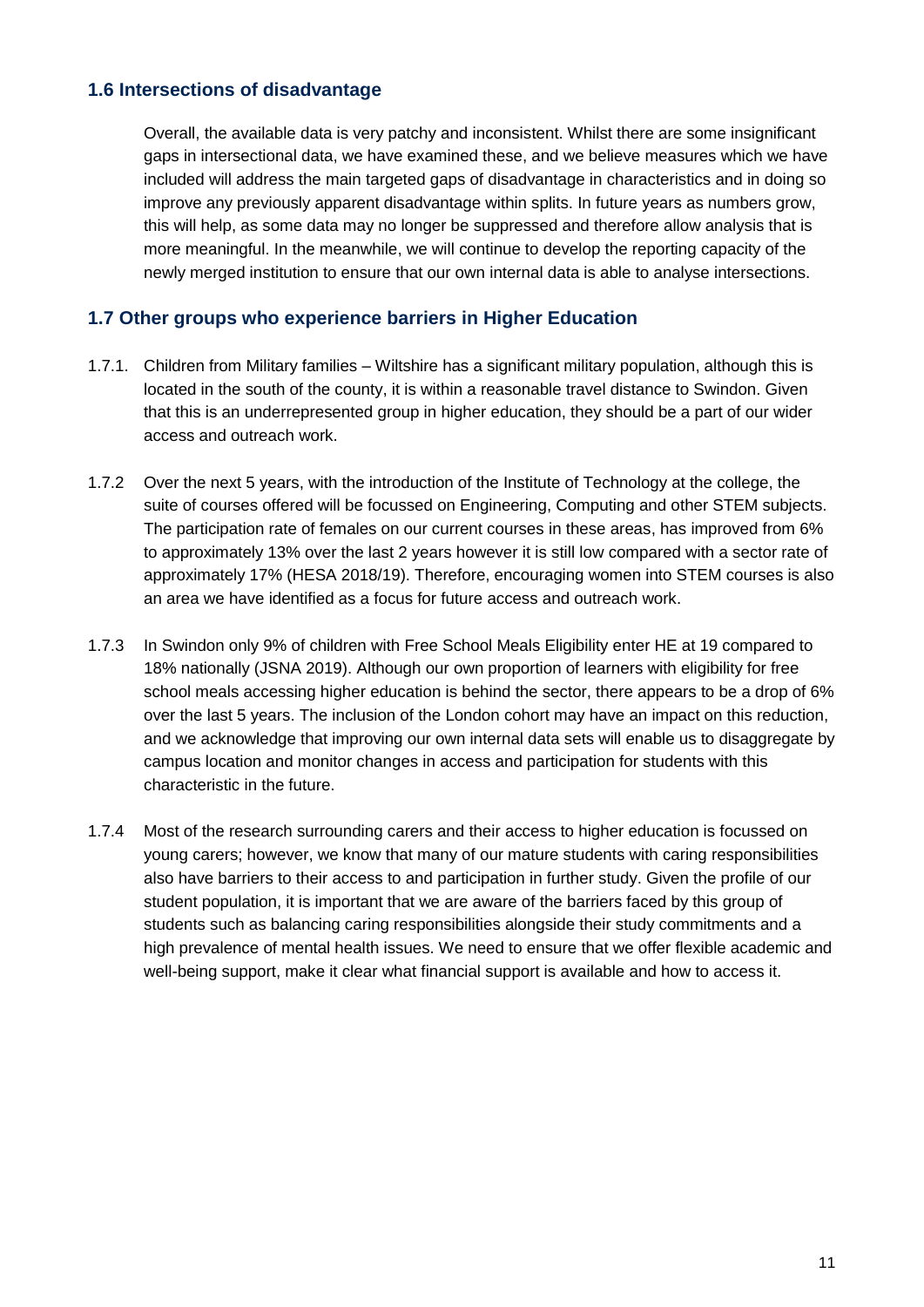# **2. Strategic aims and objectives**

# **2.1 Target groups**

In response to the analysis of performance, consideration of the national key performance measures and gaps both nationally and here at New College Swindon, the target groups for this access and participation plan are:

- Access of BAME students
- Access of Disabled Students
- Access of students from specific underrepresented groups, specifically: care experienced, carers, those who have access to free school meals, Women studying STEM subjects and those from military families.
- Success (continuation) of BAME students specifically those from an ABMO background.

# **2.2 Aims and Objectives**

The New College Swindon vision is:

'To be a great college and create better lives through learning'

To achieve this, we have set out seven strategic themes in our Strategic plan for the period 2021 to 2026:

- 1) Great teaching, learning, and progression
- 2) An innovative, relevant, and responsive curriculum
- 3) Great digital and physical learning environments
- 4) Meeting employers' and customers' needs
- 5) At the heart of our community
- 6) Financial sustainability enabling re-investment
- 7) A great place to work

Each of these strategic themes have a series of public facing statements which exemplify what we wish to achieve by 2026, internally there are specific targets to which we have committed as a college community. Whilst these all contribute to aspects of the plan in their own way, some particular items directly link the overall strategic intent of the entire college to the aims and objectives of this plan. For example, under 'Great teaching, learning and progression' there are commitments to develop high progression rates for students to Higher Education, provide a fully inclusive curriculum and provide outstanding support for students. Within item 5, 'At the heart of the community 'there is a clear intent to establish strong strategic partnerships with external stakeholders, work collaboratively with schools and other providers to ensure great progression for students, embed inclusivity and diversity into all that we do and champion social mobility – all are key to this access and participation plan.

Our strategic aims in this plan focus predominantly on the access and continuation phases of the student lifecycle, specifically:

### **Aim one** - **To develop a college wide approach to access and participation to ensure that we consider all stages of the student lifecycle within the strategies and interventions planned**.

Key objectives to achieve this aim:

- a) By September 2022, further develop student engagement via focus groups of underrepresented students and inclusion of Access and participation in all student engagement channels to support evaluation of the Access and Participation Plan.
- b) By July 2022 embed the APP into the meeting structure of the college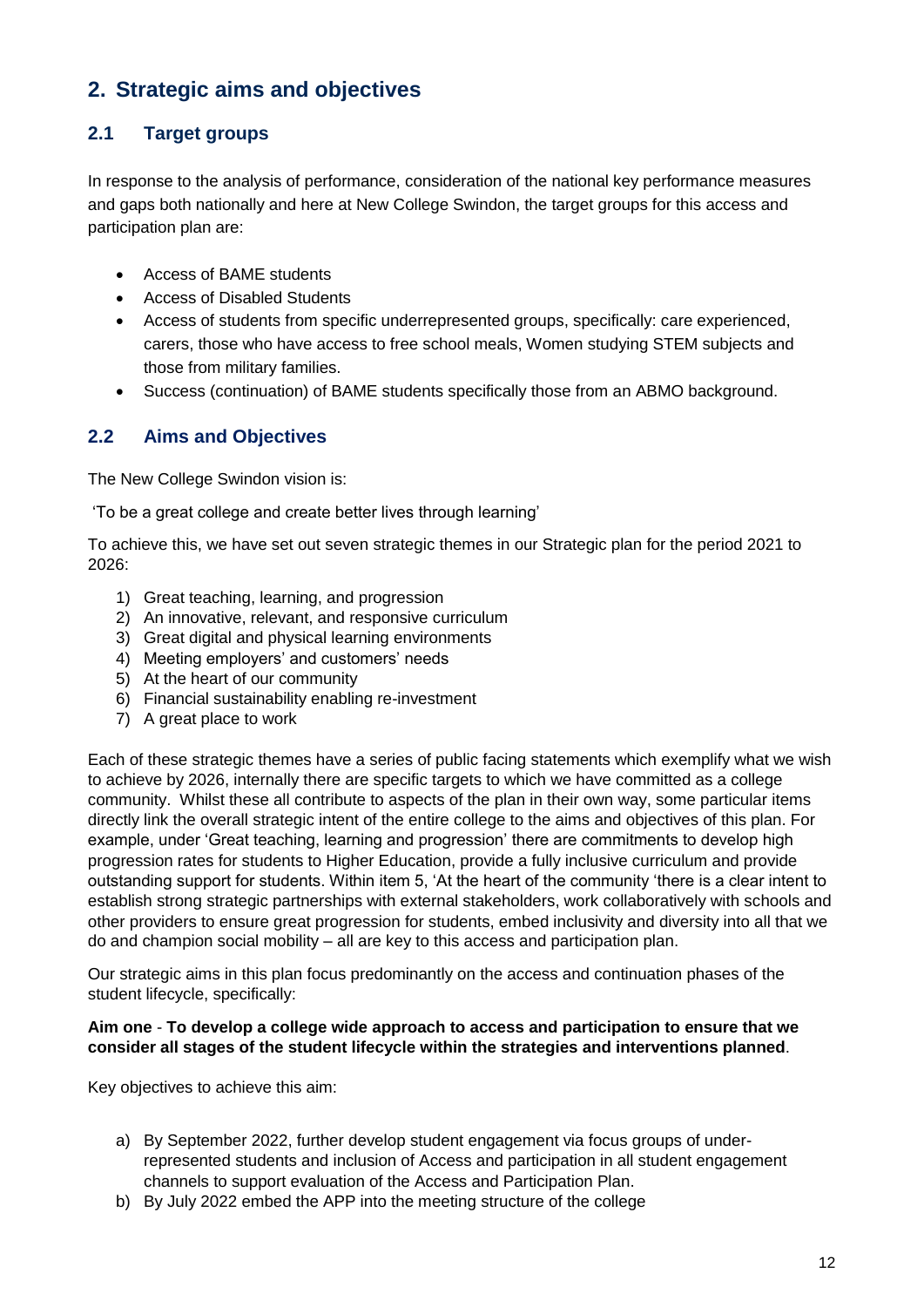- c) By November 2021 share with students and staff the financial investment identified in the APP, which is necessary to realise our ambitions by 2025-26.
- d) During academic year 2021/22 further embed the course monitoring process into the Quality Cycle and ensure programme leaders have access to the evidence required to improve student outcomes
- e) By academic year 2022/23 strengthen the CPD opportunities for staff engaged in the evaluation of strategies and impacts.
- f) To ensure that necessary data is collected to enable robust internal analysis at each stage of the student lifecycle by 2022/23, building on the work already undertaken in academic year 2020/21 to create the framework for data collection and reporting.

# **Aim Two – Ensure that access to higher level study is available to all regardless of their background or protected characteristic.**

Key objectives to achieve this aim:

- a) To increase the proportion of BAME students by 2024/25,
- b) To increase the proportion of students with a disability by 2026/27
- c) To develop initial data collection and monitoring mechanisms to identify the numbers of care experienced, carers, those who are eligible for free school meals and women into STEM subjects recruited to college programmes by September 2022
- d) To increase the numbers of students applying to and gaining a place at the college from the underrepresented groups identified in objective c) by 2026/27.
- e) By 2022 recruit HE student ambassadors who represent the student characteristics of the current and future student community to support internal and external access and participation work
- f) To review the curriculum offer each year to ensure that a range of routes into higher-level study are available (e.g. FT study, PT study and apprenticeships) that may better appeal to and support students who have barriers to their participation.

### **Aim Three – To support all students to achieve their full potential by ensuring that there is early identification of any gaps in continuation and attainment, ensuring these are fully understood, and effective actions are taken to eliminate them and improve overall performance over the life of this plan.**

Key objectives to achieve this aim:

- a) To ensure that the rate of continuation is improved for all students but particularly full time students from an ABMO background by 2025/26
- b) Continually review curriculum and any extra-curricular approaches targeting attainment with student focus groups and academic staff to ensure success – ongoing but minimum of yearly
- c) Monitor data for the emergence of any success barriers throughout the duration of this plan ensuring that as we work with a more diverse student group, we meet the needs of the students and enable strong continuation and attainment – ongoing until 2026/27

### **Aim Four – Support students into higher skilled jobs or further study by embedding employability and the development of graduate capital at all stages of their programme**

- a) To ensure we are clear that there are no gaps in progression into highly skilled employment for any disadvantaged groups by 2024/25.
- b) To ensure that student progression to employment or further study is improved and exceeds sector benchmarks for all categories of students by 2027/28
- c) By July 2022 recruit graduate ambassadors or identify appropriate case studies to act as role models for their peers who represent the student characteristics of the current and future student community.

The New College Swindon access and participation targets are: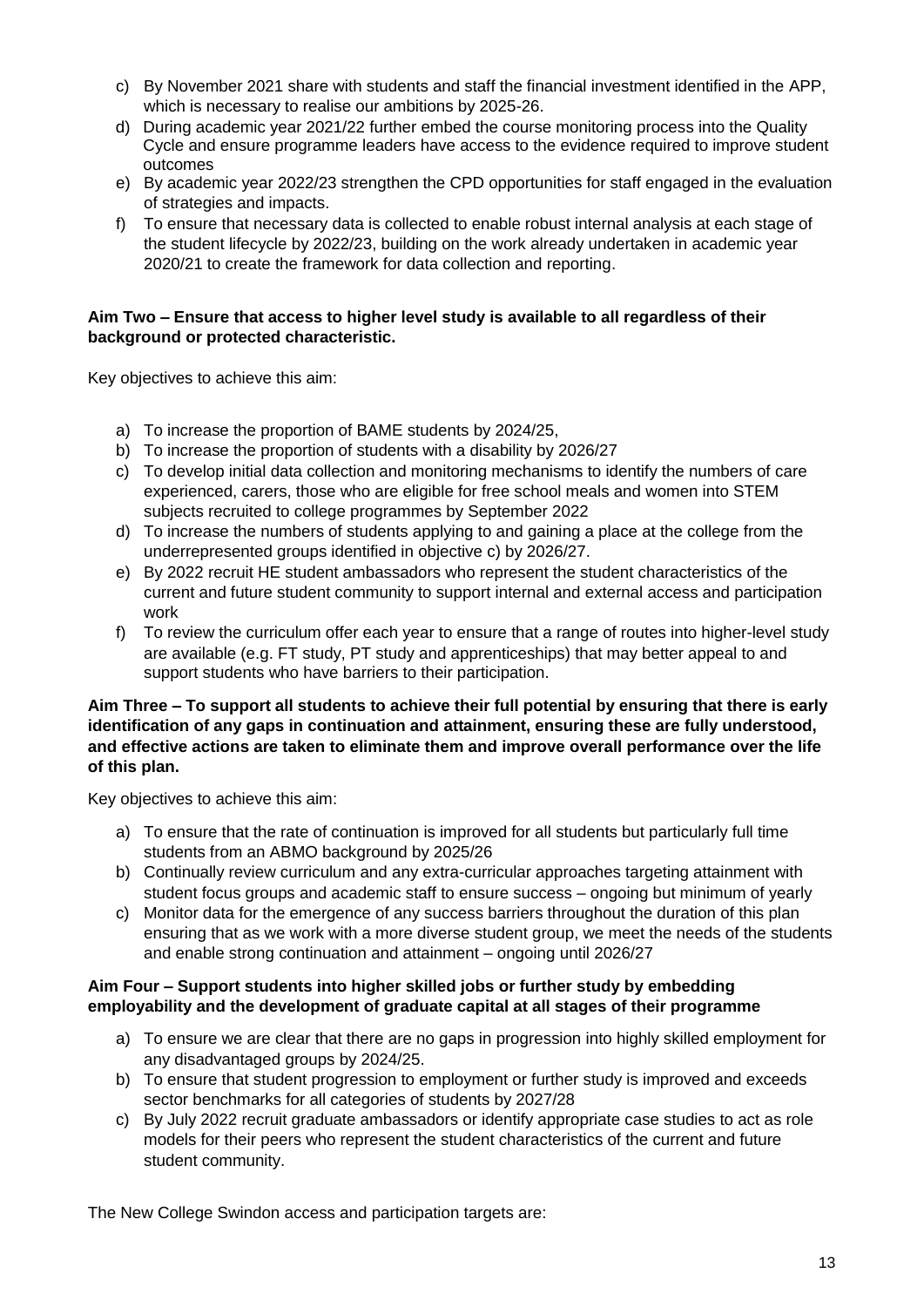- a) To increase the proportion of BAME students from our aggregate of the last 5 years of 13.8% of full time students to at least 17% by 2024-25 and then we will reset the target based on updated local data and our new position ensuring that the proportion of BAME students meets or exceeds the local BAME profile (PTA\_1)
- b) To increase the proportion of BAME students from our 5-year aggregate of 9% of PT students to at least 15% by 2024-25 and then aim to maintain the proportion at least in line with the local Swindon BAME profile (PTA\_2)
- c) To increase full time disabled student's participation from  $7\%$  (Mar 21 baseline data  $-5$  yr. Agg.) to 12% in 2024-25 and 17% or greater in 2026-27 (PTA\_3)
- d) To increase part time disabled student's participation from 9% (Mar 21 baseline data 5 yr. Agg.) to 14% in 2024-25 and 19% or greater in 2026-27 (PTA\_4)
- e) We will increase the application rates into higher education for students from the following underrepresented groups: Care experienced; Carers, Women into STEM subjects, Military families and those in receipt of free school meals. Our current target is:

We will increase the application rates into higher education for students who have interacted with at least one outreach activity or marketing event at the college and are from one of the above under-represented groups. We do not have any baseline data for this and therefore our first target is to secure our own baseline data (2022-2024) for reporting in 2024-25 and then identify an ambitious increase above that baseline.

- f) To reduce the gap in continuation rate between full time ABMO students and full time white students from a baseline figure of 8% to 3% in 2024-25 and less than 1% in 2026-27 (PTS\_1)
- g) To ensure there are no significant gaps in student progression to employment or further study irrespective of student background. We do not have any robust baseline data for this and therefore our first target is to secure a baseline dataset in 2022-23, identify any issues and set appropriate targets for 2023-24 and beyond.

# **Strategic measures**

# **3.1 Whole provider strategic approach**

# **Overview**

3.1.1 Our strategic plan for 2021-2026 in terms of higher education is focussed on the development of an Institute of Technology (IoT) in partnership with the University of Gloucestershire and employers, improving the participation rate into higher-level study in Swindon and balancing, more evenly, the number of locally based students compared to London based students. The specific KPI identified around the IoT is to increase higher level STEM recruitment to approximately 1000 students by 2026. This number includes the advanced, higher and degree apprenticeships and some franchised provision but ultimately this should result in the numbers of students on our higher education courses based in Swindon that are counted in this plan, at least doubling over the life of this plan. Whilst this may present challenges, we have planned carefully the changes required for this greater volume and are committed to ensuring that we continue to be an inclusive learning community which supports widening participation and social mobility, whilst also meeting the higher-level skills needs of the local area. Our partnership with CECOs will develop further with numbers planned to peak in 2024/25, this work is important to us as it is allowing many students, from a variety of backgrounds an opportunity to study with us.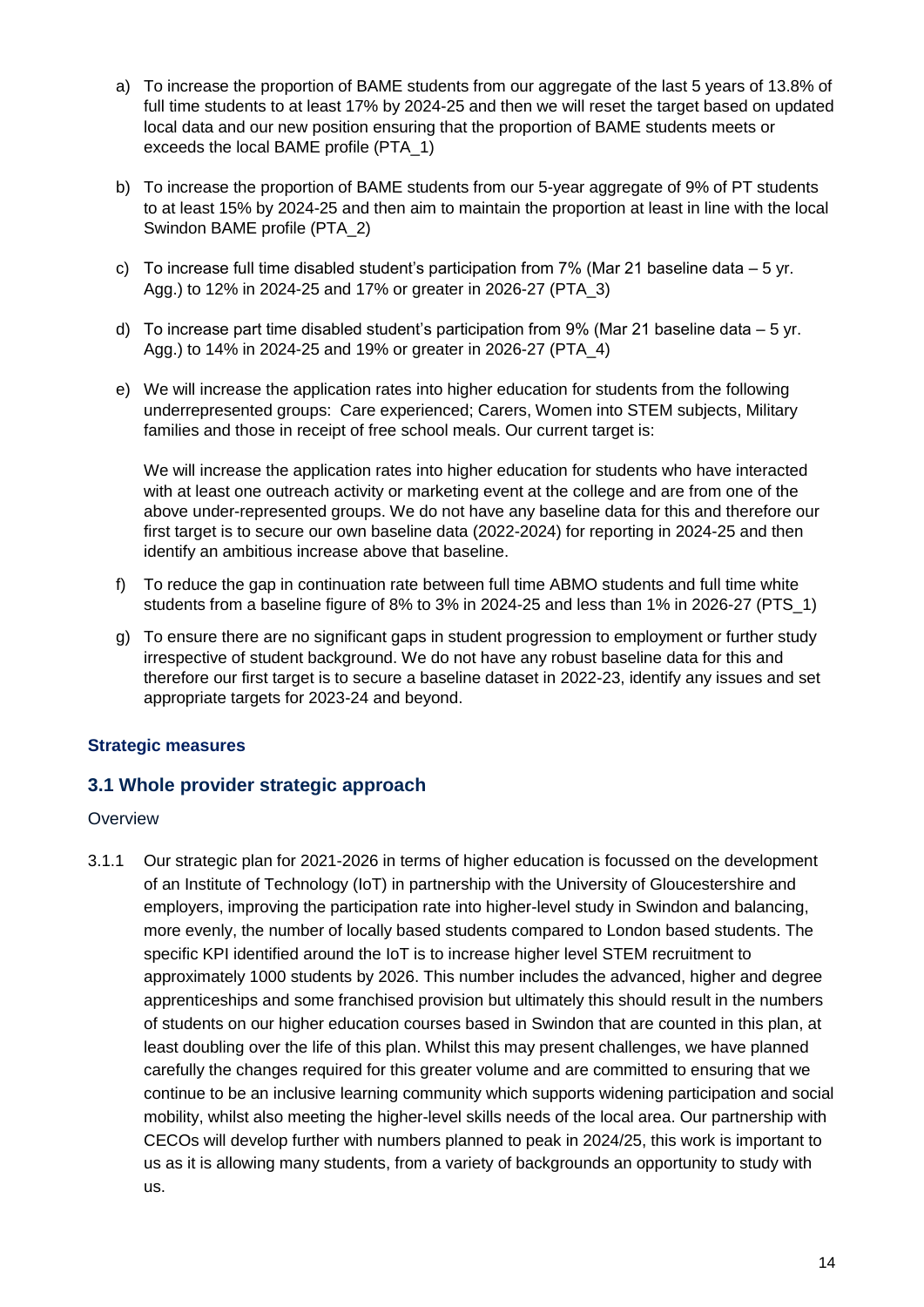- 3.1.2 We want everyone to be treated with respect and feel comfortable at the college no matter where they study, who they are, how they identify and what characteristics they feel are important in their identity. We want everyone to have equal opportunities and be able to achieve the best possible outcome whilst they are here, because of the inclusive culture we adopt in both our learning and teaching practice and our support services. We see this plan as a key driver, in ensuring we continue to deliver these aims and improve our practice where necessary. Our Equalising Opportunities, Celebrating Diversity Policy, was updated in October 2020 and it outlines our commitment to equality, diversity and inclusion and explains how we monitor and report on equality data and details the responsibilities of individuals. This policy is supported by the Equality, Diversity and Inclusion Strategy Committee, whose remit is to consider all college wide EDI matters. This group will work closely with the Access and Participation Group whose aims and functions are described below.
- 3.1.3 There are a number of other policies and approaches that underpin our commitment to inclusivity and equality across all stages of the student lifecycle. This includes the Admissions, Information and Guidance Policy, Additional Support Policy, Customer Charter, Fitness to Study Policy, Academic Regulations, Mitigating Circumstances Policy, Teaching, Learning and Assessment Policy, Accessibility Statement and the Careers Policy. In addition, key strategies including:
	- a) Higher Education Strategy The College developed a higher education strategy in 2021 aimed at delivering growth in provision and equality of experience and opportunity for all students. The strategy aligns to the access and participation plan, aims and objectives, and forms part of the key performance indicators for the section. It is also linked to the staff CPD, ensuring all staff are engaged in the process and work together to achieve our ambitions
	- b) Higher Education Teaching, Learning and Assessment the college is committed to continual improvement in the quality of teaching, learning and assessment. Through the self-assessment process, which analyses all student data, programme committee and student feedback. From this, specific themes are identified and form a focus for improvement. For example, we have recently been working on the quality of the feedback given to students; examining how this supports better attainment. Sharing of good practice takes place in the regular CPD slots for staff.
	- c) Apprenticeships Strategy this strategy is currently under review, but its focus will be on the development of further appropriate apprenticeship routes, to meet the needs of the local area and national priorities. It will cover apprenticeships from Level 2 to Degree level and closely links to the needs identified for the IoT.
- 3.1.3 To date, with our relatively small cohort size, we have managed to absorb our widening of participation and monitoring of student performance within our Student Services and Higher Education Departments. Given the growth in numbers projected and the higher level of monitoring and intervention required, it seems that it is now the time to introduce an Access and Participation group, to oversee the work we do in this area and ensure that the developments required are made and the objectives targeted are monitored in a timely fashion.
- 3.1.4 The Access and Participation Group would be responsible for the development and monitoring of College's Access and Participation work. Using a theory of change model, it will reflect on and evaluate our approach to widening participation and the closing of gaps between underrepresented groups and their peers across the student lifecycle, specifically it will: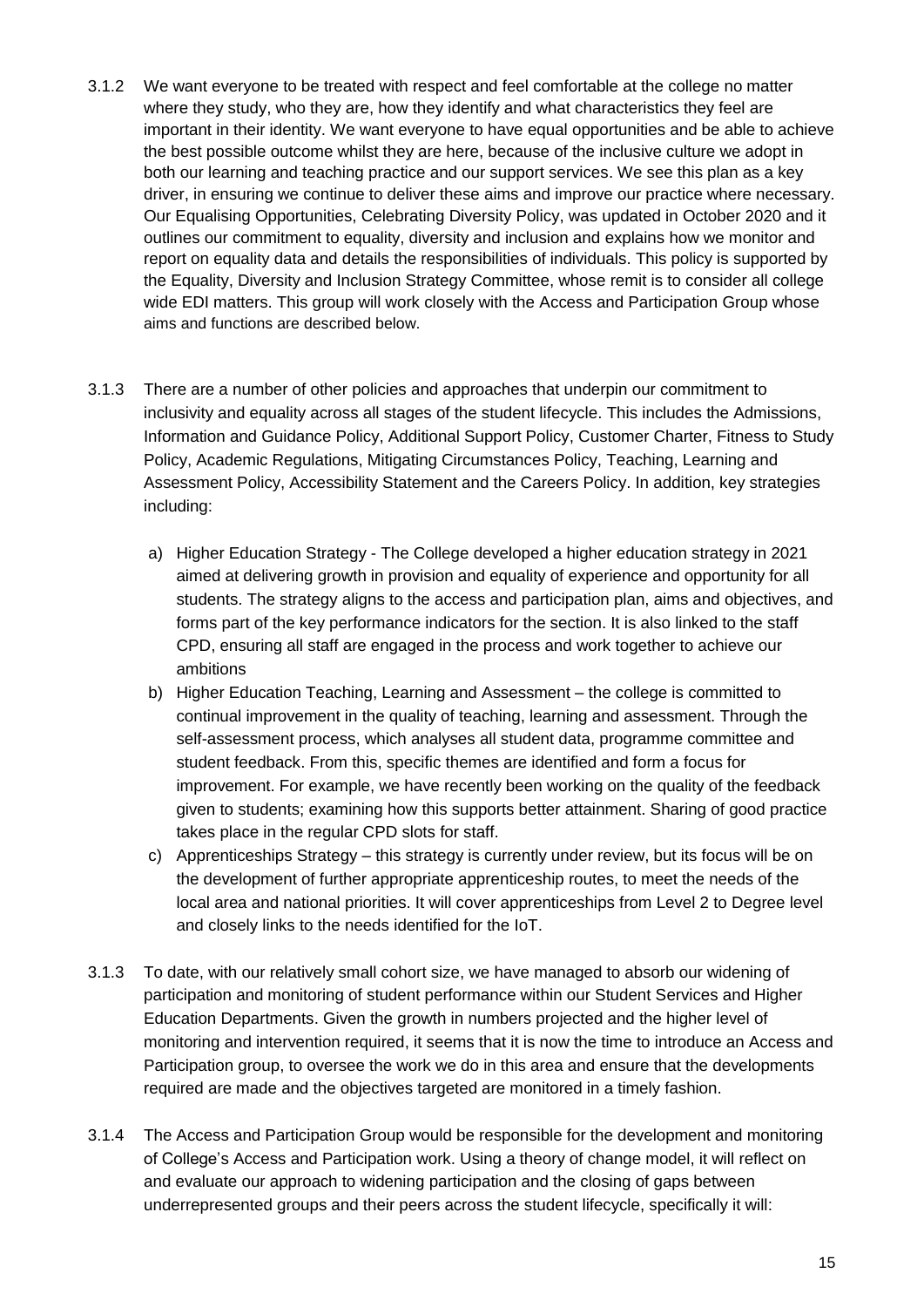- Ensure the whole college community is engaged in the commitments made and activities proposed in the Access and Participation Plan and build on the current ethos of inclusivity.
- Evaluate effectively the College's targets and milestones with respect to widening participation.
- Ensure robust systems are in place to collect and review data on all aspects of the student's lifecycle to include access, attainment, continuation and progression, identifying key strengths and areas for development.
- Understand best practice in the sector regarding access and participation and ensure that this is, where feasible, mirrored in our own practice.
- 3.1.5 The Vice Principal HE and Curriculum will Chair the access and participation group and it will meet at least three times a year. All key stakeholders would have representation, including opportunity for student involvement. This includes the Wellbeing, Additional learning support, Student Engagement, Student Support, Marketing and Schools Liaison, Careers team and academic teams, including CECOS colleagues. The group will produce an annual written report which will be reviewed and scrutinised by the Higher Education Academic Board of Studies, prior to being submitted to the Principalship Team, and then to Governors for approval before the annual submission to the OfS. Task and Finish sub-groups would be utilised, as needed, to inject resource into specific projects and/or bring about swifter progress. Examples of a subgroup would include a Data Set Development and Analysis Group or a Student Support Group. The group will commence in the academic year of 2021-22 and its effectiveness will be reviewed yearly, to ensure that it is properly monitoring the implementation of the access and participation plan.
- 3.1.6 We also work closely with the University of Gloucestershire, Oxford Brookes University and Bath Spa University to deliver some franchised provision and we have developing relationships with the University of Gloucestershire, through the IoT developments. We will ensure that we share our plan with these partners and work in conjunction with them, to achieve the aims in their own Access and Participation plans.

# **Data**

3.1.7 It is clear from the self-assessment process that there is a need to improve our data capturing and reporting processes, in order to be able to evaluate and monitor the impact of the work that we do to support access and participation. Evidence suggests (Universities UK, 2019) that having a clear understanding of diversity characteristics and how your organisation compares to sector norms, helps foster better levels of inclusive behaviour. Our data capture is not robust enough as it stands and therefore it is important that we have a specific objective, to ensure that we are clear about our student's specific characteristics and how well they access and participate in HE at New College Swindon. We believe our current system has the capability to capture the information required. We must ensure that we align the data captured across the organisation and invest in the development of a suite of reports, to ensure that everybody in the organisation has easy access to information on how well we are doing with our access and participation agenda.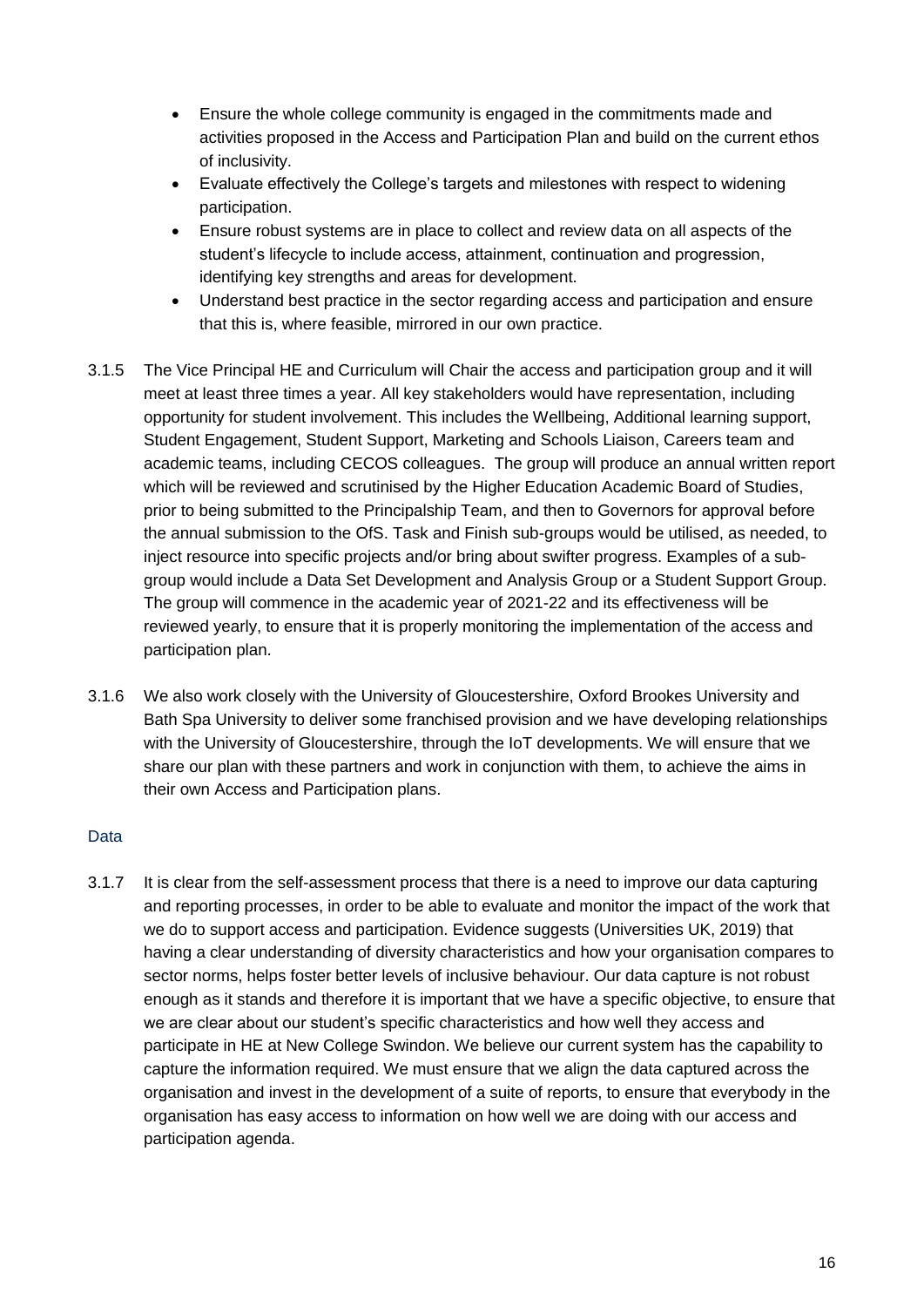## Activities to Support the Targets in the plan.

3.1.8 Below is a summary table of the proposed key interventions at each stage of the lifecycle and the methods of evaluation suggested. The Effective practice in access and participation information, found on the Office for Student's website and associated resources, have informed our choice of activities. The use of multiple interventions or what is termed a 'black box approach' to widening participation is not uncommon. Robinson and Salvestrini (2020) suggest there is some evidence that such interventions can be effective in raising aspirations and interest for higher education participation, particularly with specific underrepresented groups (low income, care experienced, disadvantaged) but more rigorous evaluation is needed of the individual components to identify which aspects result in actual enrolments. Our relative inexperience of targeted widening participation activities to date means that we are not sure exactly what will work well for us in our specific context. We have used the evidence available to identify a number of strategies to support each of our target groups and will use the evaluation phase to hone our approach when we have a better understanding of what is effective for our specific context.

| <b>Access Phase</b>                                                        |                                                                                                                                                                                                                                                                                                         |                                                                                                                                                                                                                                                                                                  |                                                                                                                                                                                                                                                                                                                                            |                                                                                                                                                                                                                                                                                                                                                                                                                                                                                         |  |
|----------------------------------------------------------------------------|---------------------------------------------------------------------------------------------------------------------------------------------------------------------------------------------------------------------------------------------------------------------------------------------------------|--------------------------------------------------------------------------------------------------------------------------------------------------------------------------------------------------------------------------------------------------------------------------------------------------|--------------------------------------------------------------------------------------------------------------------------------------------------------------------------------------------------------------------------------------------------------------------------------------------------------------------------------------------|-----------------------------------------------------------------------------------------------------------------------------------------------------------------------------------------------------------------------------------------------------------------------------------------------------------------------------------------------------------------------------------------------------------------------------------------------------------------------------------------|--|
| <b>Target</b>                                                              | <b>Inputs</b>                                                                                                                                                                                                                                                                                           | <b>Anticipated outputs</b>                                                                                                                                                                                                                                                                       | <b>Measurement</b>                                                                                                                                                                                                                                                                                                                         | <b>Method of Evaluation</b>                                                                                                                                                                                                                                                                                                                                                                                                                                                             |  |
| PTA 1 and PTA<br>2 - Increase the<br>proportion of<br><b>BAME</b> students | Marketing / outreach<br>team to engage with<br>local community<br>groups and employers<br>Utilise HE staff,<br>students and Alumni<br>with BAME characteristics as<br>role models in outreach<br>activities<br>Promotion of financial<br>support available<br>Focus groups with<br><b>BAME</b> students | Increasing applications<br>and enrolments from<br>target group<br>Increasing bespoke<br>engagement to raise<br>aspirations of learners<br>within target group<br>Reduction in gap in<br>access between BAME<br>and White students<br>A better understanding of the<br>distinction between groups | Evaluation of the impact of<br>outreach activities with<br>regards to target group<br>Annual report of outreach<br>activities to be created clearly<br>identifying any needs for<br>improvement<br>Robust collection and<br>analysis of data<br>Qualitative information which<br>will inform changes in<br>engagement with target<br>group | Analysis of data regarding:<br>The outputs from the<br>1)<br>outreach activity<br>Analysis of college<br>(2)<br>application data compared<br>to UCAS end of cycle data<br>and OfS data dashboard<br>Intervention impact by the<br>3)<br><b>HE O&amp;T Officer</b><br>Recruitment levels of<br>4)<br>BAME students to all types<br>of higher level programmes<br>OfS financial support evaluation<br>toolkit (survey and focus groups) to<br>determine the impact of bursary<br>support. |  |
|                                                                            |                                                                                                                                                                                                                                                                                                         |                                                                                                                                                                                                                                                                                                  |                                                                                                                                                                                                                                                                                                                                            |                                                                                                                                                                                                                                                                                                                                                                                                                                                                                         |  |
|                                                                            |                                                                                                                                                                                                                                                                                                         |                                                                                                                                                                                                                                                                                                  |                                                                                                                                                                                                                                                                                                                                            |                                                                                                                                                                                                                                                                                                                                                                                                                                                                                         |  |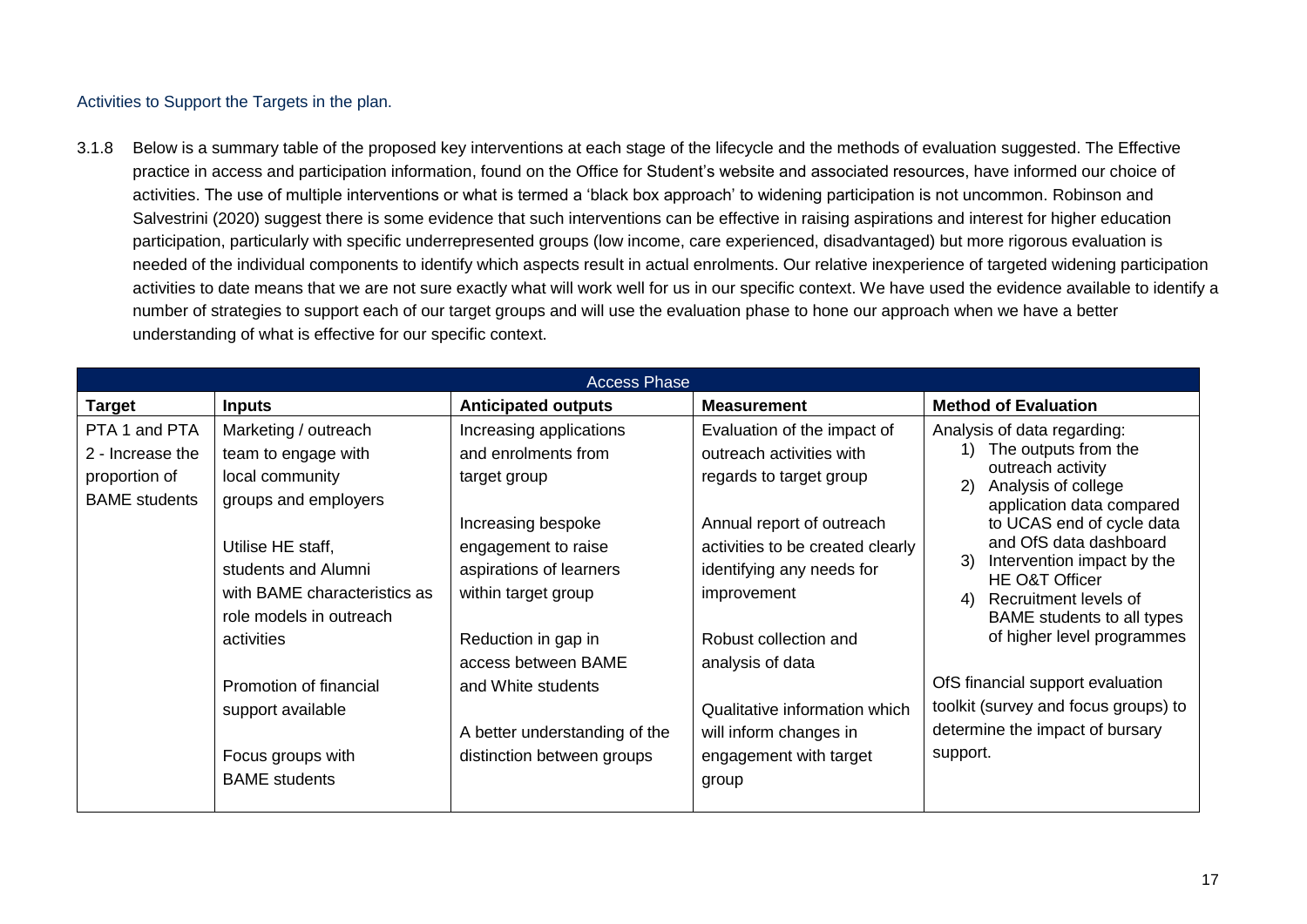|                  | Development of degree and      | Development of alternative     |                                  |                                      |
|------------------|--------------------------------|--------------------------------|----------------------------------|--------------------------------------|
|                  | higher apprenticeships that    | routes in higher level study   |                                  |                                      |
|                  | allow alternative access       | compared the traditional       |                                  |                                      |
|                  |                                |                                |                                  |                                      |
|                  | routes                         | undergraduate group            |                                  |                                      |
|                  | Recruitment of HE outreach     | More holistic approach to      |                                  |                                      |
|                  | and transition officer         |                                |                                  |                                      |
|                  |                                | support in the recruitment and |                                  |                                      |
|                  |                                | transition into study phases   |                                  |                                      |
| PTA 3 and PTA    | Marketing / outreach           | Increasing applications and    | Evaluation of the impact of      | Analysis of data regarding:          |
| 4 - Increase the | team to engage with            | enrolments from target group   | outreach activities with         | 1) the outputs from the              |
| proportion of    | local schools, community       |                                | regards to target group          | outreach activity                    |
| <b>Disabled</b>  | groups and employers           | Increasing bespoke             |                                  | 2) analysis of college               |
| students         |                                | engagement to raise            | Annual report of outreach        | application data compared to         |
|                  | Utilise disabled students and  | aspirations of learners within | activities to be created clearly | UCAS end of cycle data and           |
|                  | Alumni as role models in       | target group                   | identifying any needs for        | OfS data dashboard                   |
|                  | outreach activities            |                                | improvement                      | 3) Intervention impact by the        |
|                  |                                | Reduction in gap in access     |                                  | <b>HE O&amp;T Officer</b>            |
|                  | Promotion of financial support | between disabled and non-      | Robust collection and            | 4) Recruitment levels of             |
|                  | available                      | disabled students              | analysis of data                 | disabled students to all types       |
|                  |                                |                                |                                  | of higher level programmes           |
|                  | Focus groups with disabled     | Improved understanding of      | Qualitative information which    |                                      |
|                  | students                       | strategies that support        | will inform changes in           | OfS financial support evaluation     |
|                  |                                | students successfully          | engagement with target           | toolkit (survey and focus groups) to |
|                  | Improved website information   |                                | group                            | determine the impact of bursary      |
|                  | and signposting of support     | Better understanding by        |                                  | support.                             |
|                  | available for disabled         | students of the excellent      | Clear identification and         |                                      |
|                  | students, including the        | support framework available to | communication of changes         |                                      |
|                  | importance of early            | them at the college            | made to support disabled         |                                      |
|                  | communication of needs         |                                | students and reduce barriers     |                                      |
|                  |                                | A more holistic approach to    |                                  |                                      |
|                  | Recruitment of HE outreach     | support in the recruitment and |                                  |                                      |
|                  | and transition officer         |                                |                                  |                                      |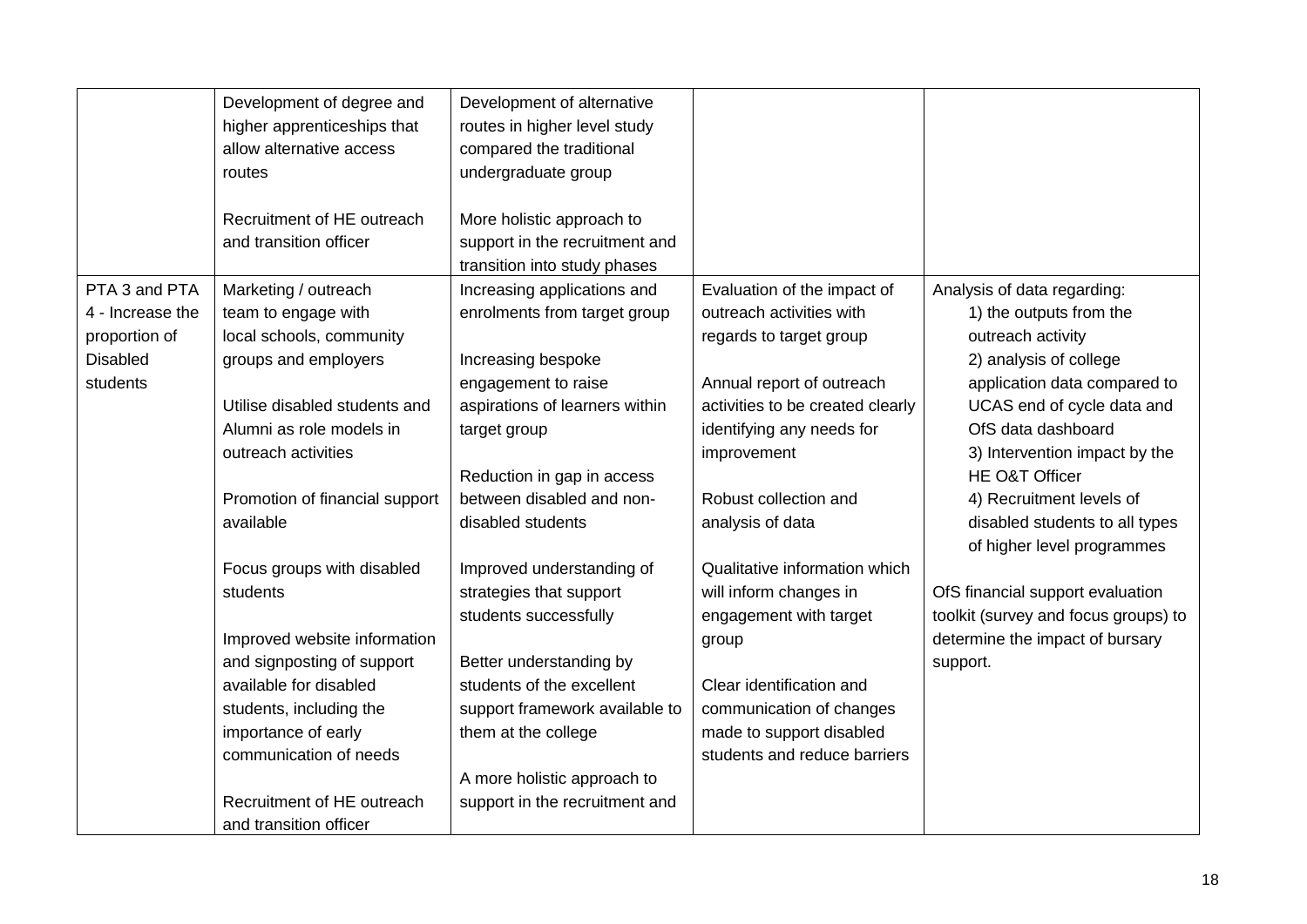|                                                                                                                                                                              | Increased focus on inclusive<br>practice to include a review of<br>availability of assistive<br>technology, inclusive learning<br>and assessment practice and<br>accessibility plans of<br>buildings, including student<br>input and analysis,<br>Wellbeing services and<br>college support functions<br>wraparound                                                                                          | transition into study phases to<br>bust barriers<br>Further reduction in potential<br>barriers<br>Support for mental health<br>issues readily available                                                                                                                                                                     |                                                                                                                                                                                                                                                                                                                                                 |                                                                                                                                                                                                                                                                                                                                                                                                                                                                                       |
|------------------------------------------------------------------------------------------------------------------------------------------------------------------------------|--------------------------------------------------------------------------------------------------------------------------------------------------------------------------------------------------------------------------------------------------------------------------------------------------------------------------------------------------------------------------------------------------------------|-----------------------------------------------------------------------------------------------------------------------------------------------------------------------------------------------------------------------------------------------------------------------------------------------------------------------------|-------------------------------------------------------------------------------------------------------------------------------------------------------------------------------------------------------------------------------------------------------------------------------------------------------------------------------------------------|---------------------------------------------------------------------------------------------------------------------------------------------------------------------------------------------------------------------------------------------------------------------------------------------------------------------------------------------------------------------------------------------------------------------------------------------------------------------------------------|
| Increased<br>application rates<br>of Care<br>experienced,<br>Carers, Women<br>into STEM<br>subjects,<br>Military families<br>and those in<br>receipt of free<br>school meals | Marketing / outreach team to<br>engage with local schools,<br>local authorities, community<br>groups and employers,<br>specific focussed events e.g.<br>STEM workshops, summer<br>schools to raise attainment<br>and aspiration<br>Promotion of financial support<br>available<br>Focussed internal progression<br>activities, including UCAS and<br>student finance support<br>Improved website information | Increasing applications<br>and enrolments from target<br>groups<br>Increasing bespoke<br>engagement to raise<br>aspirations of learners within<br>target group<br>Increase in applications of<br>target groups<br>Improved understanding of<br>strategies that support<br>students successfully.<br>Better understanding by | Evaluation of the impact of<br>outreach activities with<br>regards to target group<br>Annual report of outreach<br>activities to be created<br>clearly,<br>identifying any needs for<br>improvement<br>Robust collection and<br>analysis of data<br>Qualitative information which<br>will inform changes in<br>engagement with target<br>groups | Development of base data<br>available and subsequent analysis<br>of:<br>1) the outputs from the<br>outreach activity<br>2) analysis of college<br>application data compared to<br>UCAS end of cycle data and<br>national datasets<br>3) Intervention impact by the<br><b>HE O&amp;T Officer</b><br>4) Recruitment levels of stated<br>groups of underrepresented<br>students to all types of higher<br>level programmes<br>5) Internal progression data<br>and access to UCAS support |
|                                                                                                                                                                              | and signposting of support<br>available                                                                                                                                                                                                                                                                                                                                                                      | students of the excellent                                                                                                                                                                                                                                                                                                   |                                                                                                                                                                                                                                                                                                                                                 |                                                                                                                                                                                                                                                                                                                                                                                                                                                                                       |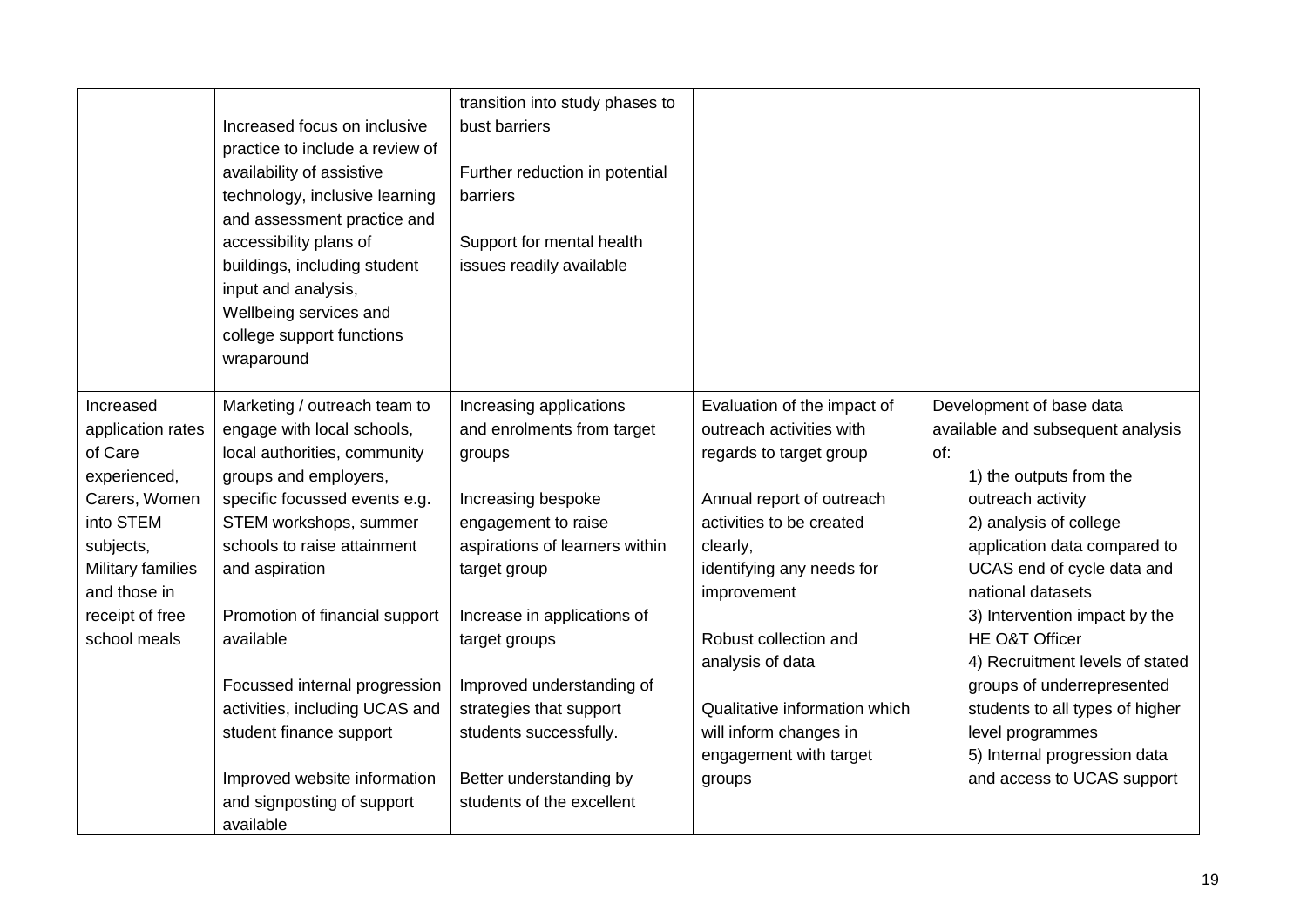|                                                                                                                            | Recruitment of HE outreach<br>and transition officer<br>Utilise HE staff, students and<br>Alumni from the target groups<br>as role models in outreach<br>activities and as mentors on<br>programme                                                   | support framework available to<br>them at the college.<br>A more holistic approach to<br>support in the recruitment and<br>transition into study phases to<br>bust barriers                                                                                  |                                                                                                                                                                                                                                                                             | OfS financial support evaluation<br>toolkit (survey and focus groups) to<br>determine the impact of bursary<br>support                                                                                                                                                                                                       |
|----------------------------------------------------------------------------------------------------------------------------|------------------------------------------------------------------------------------------------------------------------------------------------------------------------------------------------------------------------------------------------------|--------------------------------------------------------------------------------------------------------------------------------------------------------------------------------------------------------------------------------------------------------------|-----------------------------------------------------------------------------------------------------------------------------------------------------------------------------------------------------------------------------------------------------------------------------|------------------------------------------------------------------------------------------------------------------------------------------------------------------------------------------------------------------------------------------------------------------------------------------------------------------------------|
|                                                                                                                            |                                                                                                                                                                                                                                                      | <b>Success - Continuation</b>                                                                                                                                                                                                                                |                                                                                                                                                                                                                                                                             |                                                                                                                                                                                                                                                                                                                              |
| PTS <sub>1</sub><br>Decrease the<br>gap into<br>continuation<br>rate for ABMO<br>students<br>compared to<br>white students | Further research into reasons<br>for non-continuation of this<br>cohort at NCS<br>Study skills support package<br>Personal tutor interventions<br><b>Actions from Progress</b><br>reviews/Exam boards/PAR<br>analysis - early intervention<br>tools. | Clearer understanding of<br>reasons for previous data<br>patterns<br>Early support to access the<br>skills and confidence needed<br>to be successful on<br>programmes<br>Early identification of issues<br>and implementation of<br>supportive interventions | Research outcomes<br>published and relevant<br>actions, required to deliver<br>change, are identified<br>Retention/Continuation rates<br>are increased<br>Qualitative information, which<br>will inform improved<br>understanding and greater<br>flexibility with students. | OfS financial support evaluation<br>toolkit (survey and focus groups) to<br>determine the impact of bursary<br>support<br>Analysis of data in year to include:<br>Attendance<br>1)<br>2)<br>Retention<br>3)<br>Progress<br>4)<br>Collation of impactful<br>interventions<br>Annual analysis of overall<br>continuation rate. |
|                                                                                                                            | <b>HE Outreach and Transitions</b><br>Officer support<br>Staff CPD regarding cultural<br>expectations                                                                                                                                                | Increased capacity to monitor<br>and intervene<br>Increased understanding of<br>cultural needs of students and<br>proactive support to help<br>students continue their studies                                                                               |                                                                                                                                                                                                                                                                             | Staff CPD survey                                                                                                                                                                                                                                                                                                             |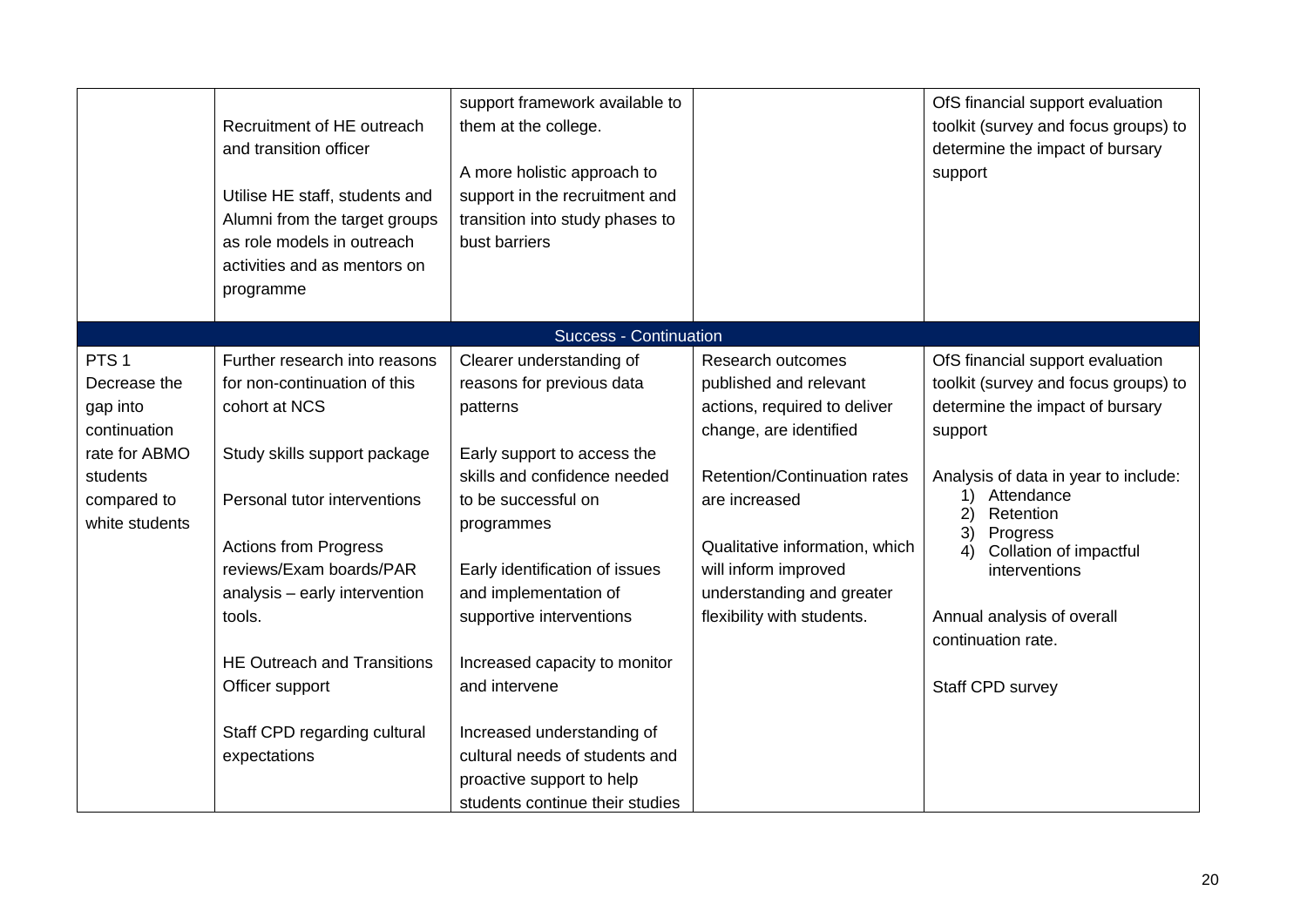|              | and learning practices to<br>consider inclusive practice<br>strengths and weaknesses<br>and take appropriate action<br>Promotion of financial<br>support available                                                                                | Action plan of desirable<br>changes identified and worked<br>towards<br>Reduce financial barriers that<br>may lead to dropout                                                                                                                                                                                              |                                                                                                                                                                                                         |          |                                                               |  |
|--------------|---------------------------------------------------------------------------------------------------------------------------------------------------------------------------------------------------------------------------------------------------|----------------------------------------------------------------------------------------------------------------------------------------------------------------------------------------------------------------------------------------------------------------------------------------------------------------------------|---------------------------------------------------------------------------------------------------------------------------------------------------------------------------------------------------------|----------|---------------------------------------------------------------|--|
|              |                                                                                                                                                                                                                                                   | <b>Progression Phase</b>                                                                                                                                                                                                                                                                                                   |                                                                                                                                                                                                         |          |                                                               |  |
| All students | Employability skills,<br>placements, work experience                                                                                                                                                                                              | Greater availability of support<br>for students to develop their                                                                                                                                                                                                                                                           | Qualitative and quantitative<br>analysis of services provided                                                                                                                                           |          | Analysis of data regarding:<br>1) Participation in activities |  |
|              | and careers advice                                                                                                                                                                                                                                | graduate skills and experience                                                                                                                                                                                                                                                                                             |                                                                                                                                                                                                         | 2)       | Progression rates and                                         |  |
|              |                                                                                                                                                                                                                                                   |                                                                                                                                                                                                                                                                                                                            |                                                                                                                                                                                                         |          |                                                               |  |
|              |                                                                                                                                                                                                                                                   |                                                                                                                                                                                                                                                                                                                            |                                                                                                                                                                                                         |          |                                                               |  |
|              |                                                                                                                                                                                                                                                   |                                                                                                                                                                                                                                                                                                                            |                                                                                                                                                                                                         |          |                                                               |  |
|              |                                                                                                                                                                                                                                                   |                                                                                                                                                                                                                                                                                                                            |                                                                                                                                                                                                         |          |                                                               |  |
|              |                                                                                                                                                                                                                                                   |                                                                                                                                                                                                                                                                                                                            |                                                                                                                                                                                                         |          |                                                               |  |
|              | CPD for staff                                                                                                                                                                                                                                     | Focussed at all stages of the                                                                                                                                                                                                                                                                                              | made to practice and impact.                                                                                                                                                                            |          |                                                               |  |
|              |                                                                                                                                                                                                                                                   |                                                                                                                                                                                                                                                                                                                            |                                                                                                                                                                                                         |          |                                                               |  |
|              |                                                                                                                                                                                                                                                   |                                                                                                                                                                                                                                                                                                                            |                                                                                                                                                                                                         |          |                                                               |  |
|              |                                                                                                                                                                                                                                                   |                                                                                                                                                                                                                                                                                                                            |                                                                                                                                                                                                         |          |                                                               |  |
|              |                                                                                                                                                                                                                                                   |                                                                                                                                                                                                                                                                                                                            |                                                                                                                                                                                                         |          |                                                               |  |
|              |                                                                                                                                                                                                                                                   |                                                                                                                                                                                                                                                                                                                            |                                                                                                                                                                                                         |          |                                                               |  |
|              |                                                                                                                                                                                                                                                   |                                                                                                                                                                                                                                                                                                                            |                                                                                                                                                                                                         |          |                                                               |  |
|              |                                                                                                                                                                                                                                                   |                                                                                                                                                                                                                                                                                                                            |                                                                                                                                                                                                         |          |                                                               |  |
|              |                                                                                                                                                                                                                                                   |                                                                                                                                                                                                                                                                                                                            |                                                                                                                                                                                                         |          |                                                               |  |
|              |                                                                                                                                                                                                                                                   | students see others successes                                                                                                                                                                                                                                                                                              |                                                                                                                                                                                                         |          |                                                               |  |
|              | Programmes designed for<br>Employability and<br>development of Graduate<br>Capital<br>Continue to obtain employer/<br>sector input on new<br>programme developments<br>Use of graduate ambassadors<br>as Case studies, role models<br>and mentors | Increased awareness and<br>focus for students on the<br>development of the skills<br>needed to be successful<br>lifecycle on future progression<br>plans<br>Courses offered directly meet<br>the needs of the local areas.<br>enabling better opportunity for<br>progression into roles offered<br>Increased aspiration as | Student engagement with<br>resources and student forum<br>to identify strengths and<br>developments required.<br>Staff CPD survey on changes<br>Feedback from employers on<br>suitability of candidates | 3)<br>4) | destinations<br>Employer feedback<br>Impact of staff CPD      |  |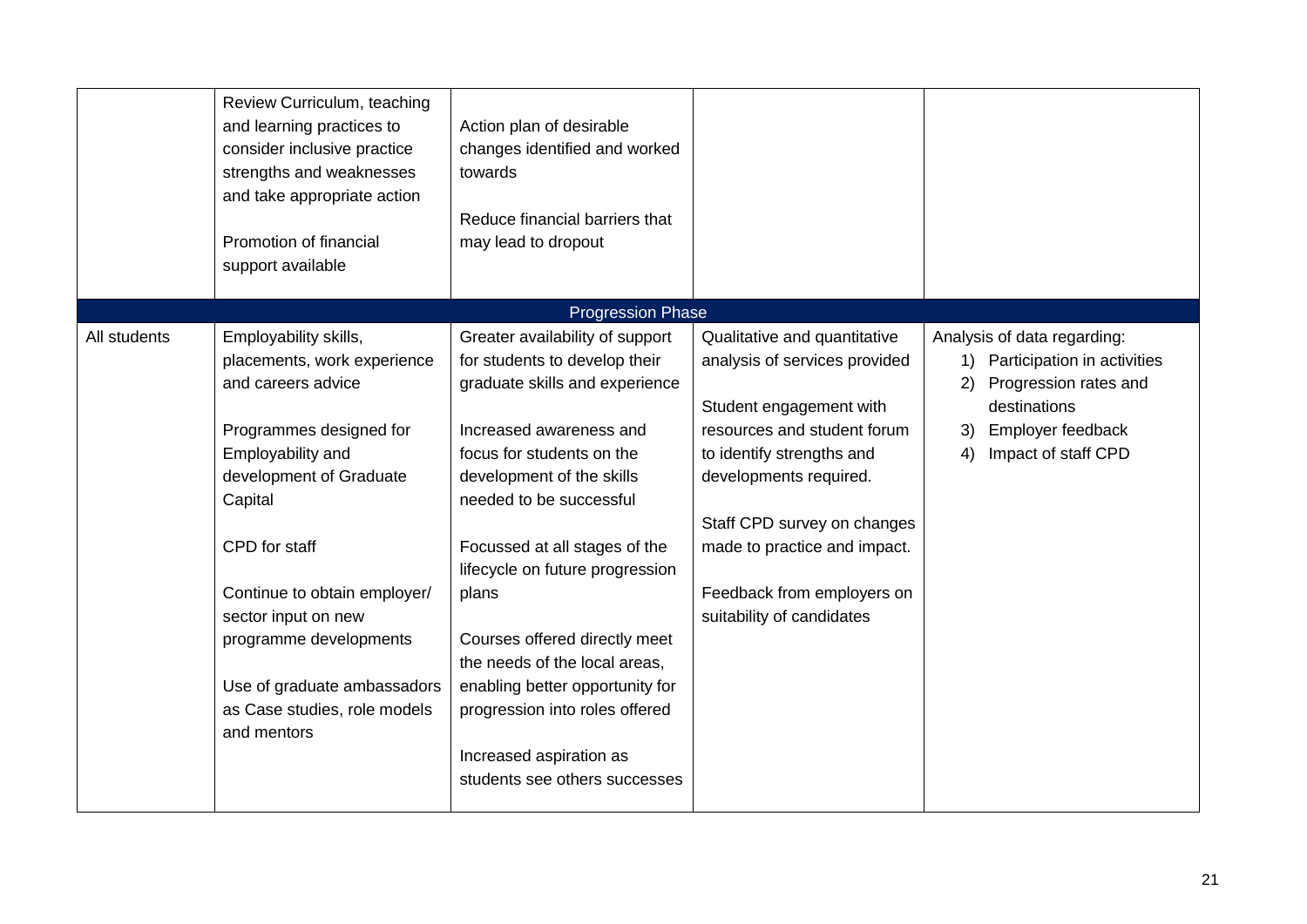- 3.1.9 In order to improve our outreach work beyond that which we do with our HE partners, we propose that we add a post of HE Outreach and Transitions Officer to our establishment, which will hold responsibility for working with our local community to raise participation in Higher Education, particularly for those specifically targeted in our plan. This post would also have a role to play in supporting the transition of students into courses. They would settle them and deal with any barriers that may arise during the transition phase (e.g. financial issues, claiming Disabled Students Allowance (DSA)). They would also signpost support services such as student support services, counsellors, library staff, study support etc. to help reduce anxiety or other concerns, which may result in students' not starting or very early drop out. The post would also work with the existing school's liaison team to help plan events to work with pre 16 students and community groups, to raise aspiration to access higher levels of study. There are various sources, which indicate that targeted pastoral support for students from underrepresented groups, supports their access to and continuation in higher education (NNECL 2021, Carers Trust 2015, UCAS 2019, and Service Children's Progression Alliance 2020, Stevenson et al 2020, Young carers 2014). The plan is that this post is in place by 1st August 2022 at the latest.
- 3.1.10 On reflection, during the writing of this plan, we have identified that there are many sources of support and help in place for students, that we do not signpost well enough on our website, to reassure students who may have barriers to entry. For example, we do not have information about being a young carer, care experienced or how we can support with mental health needs. Students from underrepresented groups may be unsure about the costs and benefits of going on to study at a higher level, so a greater quality of information available may provide sufficient reassurance to encourage someone to apply or seek further information. Robinson and Salvestrini (2020) however do make the point that the information and guidance needs to be of high quality, targeted to appropriate groups and where possible personalised. We will resolve the quality of written information available as we build our new permanent website for the merged institution, in the academic year of 21/22; the HE Outreach and Transitions Officer would also contribute to the quality of the IAG given to the groups identified in the plan and be able to tailor the advice to individual needs.
- 3.1.11 We will also offer some bursaries from academic year 2022/23 aimed particularly at students with low household incomes and from the targeted underrepresented groups. Research suggests that financial support may affect student decisions to access and continue with HE, with some groups of students less willing to take on debt to support their studies; for example, those from lower socio-economic groups, those on lower incomes, those planning to live at home and ethnic minorities (Pollard et al 2019). For this reason, our financial support packages focus upon alleviating hardship and supporting care experienced, carers, disabled students and those with a previous history of having access to free school meals, to be able to improve or maintain their attendance, get the support that they need, remove stress caused by financial uncertainty and thus support them to continue successfully with their higher education course.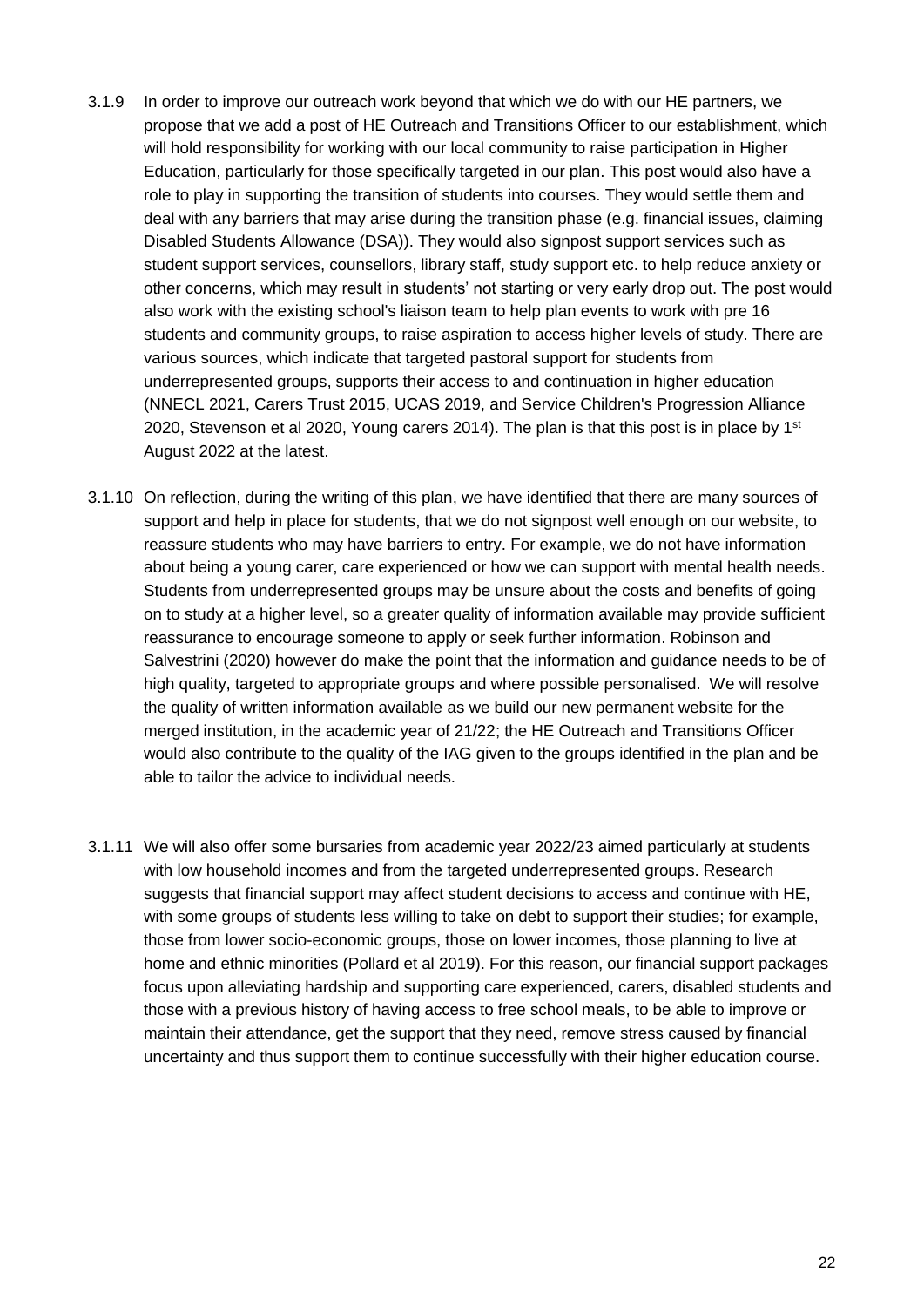| <b>Type</b>                                 | Eligibility                                                                                                                                                                                                                                                                                                                                                                                                                                                       | <b>Level of Financial</b><br>support                                                                         | Purpose                                                                                                                                                                                                                                       |
|---------------------------------------------|-------------------------------------------------------------------------------------------------------------------------------------------------------------------------------------------------------------------------------------------------------------------------------------------------------------------------------------------------------------------------------------------------------------------------------------------------------------------|--------------------------------------------------------------------------------------------------------------|-----------------------------------------------------------------------------------------------------------------------------------------------------------------------------------------------------------------------------------------------|
| <b>HE Diagnostic</b><br><b>Support Fund</b> | Studying an undergraduate<br>programme (not franchised<br>provision or an apprenticeship)<br>Completed Dyslexia Adult<br>Screening Test (DAST) with HE<br>Study Support Officer (HESSO) or<br>appropriate evidence of need from<br>a relevant professional.                                                                                                                                                                                                       | £350 grant towards<br>the cost of the<br>diagnostic test<br>required for DSA<br>Assessment                   | To help students to<br>access HE and<br>appropriate support<br>mechanisms for<br>study                                                                                                                                                        |
| HE Bursary $-$<br>Low income                | Students who are from households<br>earning less than £25000.<br>Studying an undergraduate<br>programme (not franchised<br>provision or an apprenticeship)<br>Available for each year of study<br>Initial grant instalment paid after<br>the first payment of student fees<br>and subsequently on confirmation<br>of satisfactory attendance for<br>terms 2 and 3.<br>Students must be in receipt of a<br>full maintenance loan from the<br>Student Loan Company. | £750 per year of<br>programme or pro rata<br>on a part time<br>programme<br>Paid in 3 termly<br>instalments. | To support students<br>from low-income<br>backgrounds with<br>costs directly related<br>to their studies $-$ this<br>group is likely to be<br>inclusive of other<br>target groups such<br>as those from<br>Disabled, BAME and<br>those on FSM |
| HE Bursary $-$<br>Care<br>Experienced       | All students disclosed as having<br>Experience of care.<br>Local Authority notification of<br>status will be required.<br>Studying an undergraduate<br>programme (not franchised<br>provision or an apprenticeship)<br>Bursary to all eligible care leavers<br>regardless of their year of study.<br>Bursary not available in<br>conjunction with low-income<br>household's bursary.                                                                              | £1000 per year of<br>programme or pro rata<br>on a part time<br>programme                                    | To support and<br>encourage students<br>from care<br>experienced<br>backgrounds with<br>access to studies,<br>and associated costs<br>to support them<br>during their studies.                                                                |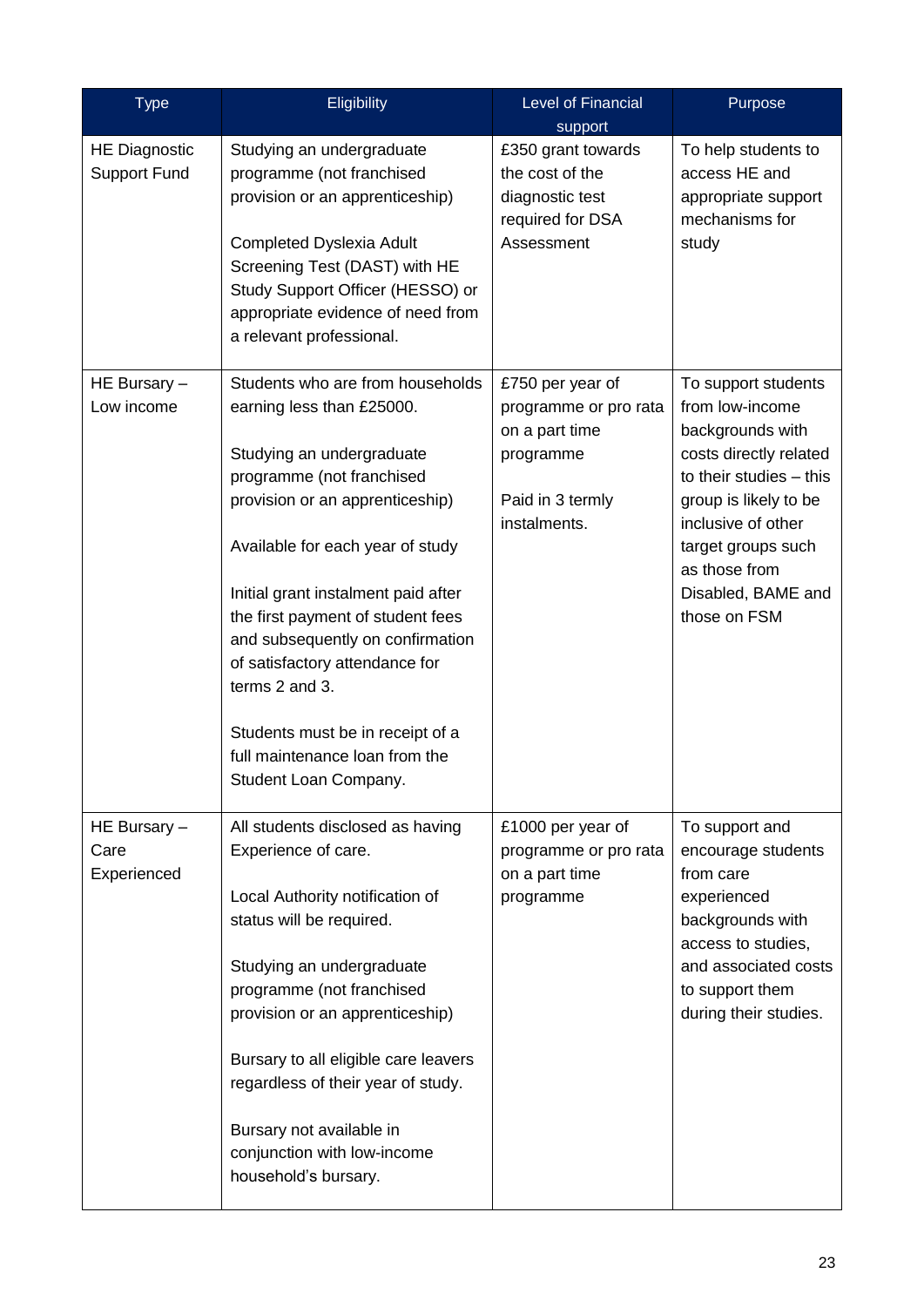| HE Bursary -       | All students in receipt of carer's     | £1000 per year of      | To support students      |
|--------------------|----------------------------------------|------------------------|--------------------------|
| Carers             | allowance, evidence required.          | programme or pro rata  | who are carers with      |
|                    |                                        | on a part time         | associated/additional    |
|                    | Studying an undergraduate              | programme              | costs, to support        |
|                    | programme (not franchised              |                        | them with access to      |
|                    | provision or an apprenticeship).       |                        | study and<br>attendance. |
|                    | Bursary to all eligible carers         |                        |                          |
|                    | regardless of their year of study.     |                        |                          |
|                    | Bursary not available in               |                        |                          |
|                    | conjunction with low-income            |                        |                          |
|                    | household's bursary                    |                        |                          |
|                    |                                        |                        |                          |
| <b>HE Hardship</b> | All students who can evidence an       | Case by case           | To alleviate financial   |
| Fund               | acute episode of hardship which        | determination but not  | crisis, reduce impact    |
|                    | could affect their ability to continue | likely to exceed £250. | on their studies, and    |
|                    | with their studies.                    |                        | improve attendance       |
|                    |                                        |                        | and continuation.        |
|                    | Available to all eligible applicants   |                        |                          |
|                    | until funds are exhausted.             |                        |                          |
|                    |                                        |                        |                          |
|                    |                                        |                        |                          |

Details of these support packages will be on our website and included to all students as part of the 'Offer pack' that is sent out alongside other important information, at the point when the college confirms an offer of a place to study here.

3.1.12 The curriculum has been carefully planned, we have embedded some CPD courses, access courses and year 0 courses. These are designed to raise confidence, allowing students to access the subject areas, understand the demands of those areas and develop the necessary skills to bring success on the higher level programmes. This is particularly important in supporting those who perhaps do not have the traditional entry qualifications to access the provision, or those who are re-skilling and need a base level of knowledge and skills before proceeding along a new career path. Additionally, the focus in the IoT curriculum on higher and degree apprenticeships will also enable those who wish to upskill the opportunity to do so, without financial strain or the need to take a loan, which can be a psychological barrier for some people. The pandemic has also accelerated our ability to offer online and blended learning opportunities, which we have observed can support better participation by some groups or support gaps in their ability to attend and so we will continue to develop our capacity to deliver courses by these methods.

A focus is required within the college to achieve better progression from some of our level 3 full time and apprenticeship provision into higher education generally, but specifically into some of our programmes. For example, we have a significant volume of Level 3 Engineering Apprentices and Level 3 full time students but very few progress to HE, even fewer progress internally.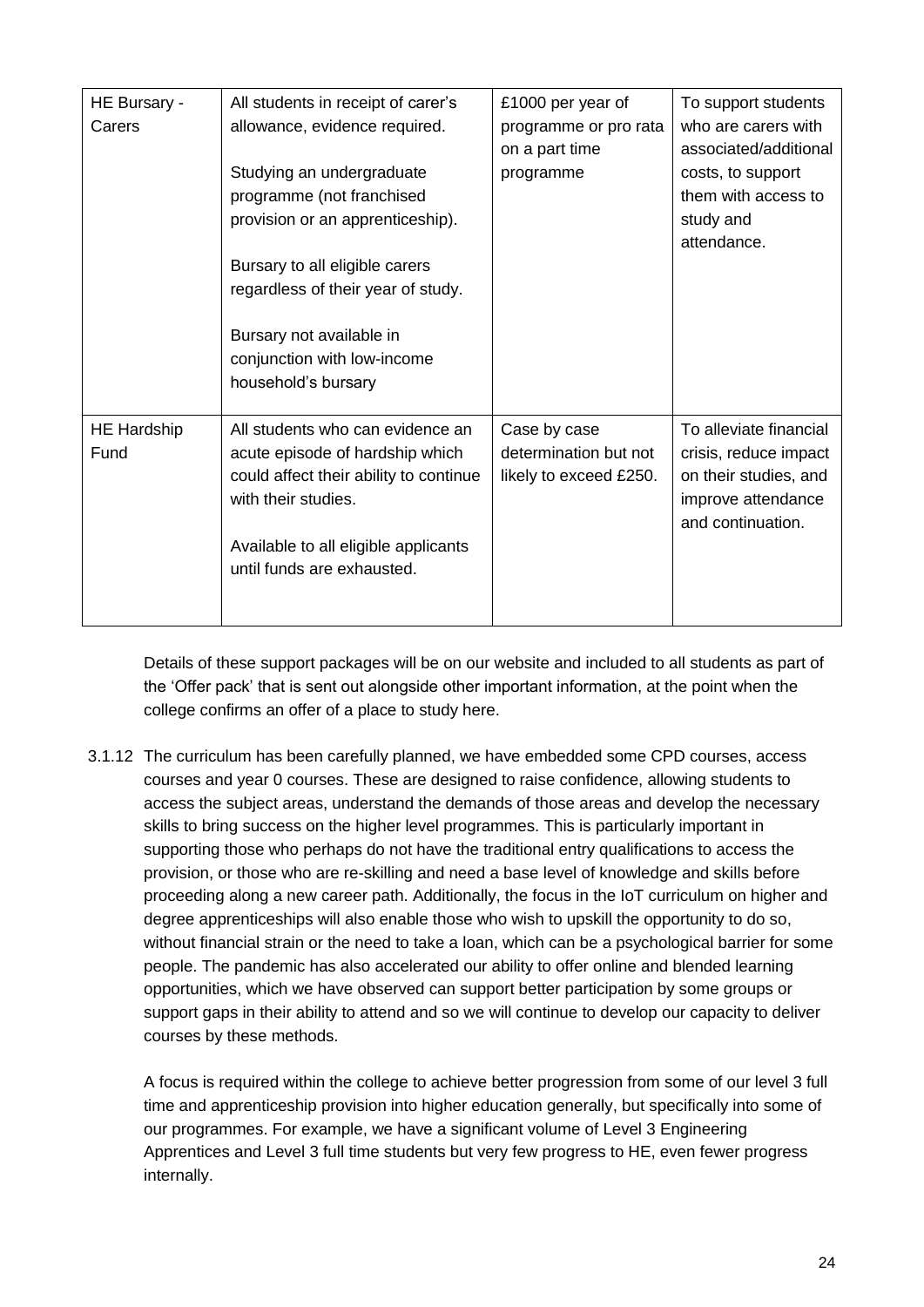- 3.1.13 The College will develop specific outreach activities to support the underrepresented groups identified in the plan. We will engage with local organisations who support military families and work with them to overcome some of the barriers faced by this group and raise aspiration to participate in higher education, this route to engagement is suggested as effective by the Service Children's Progression Alliance (2020). For example, SSAFA Wiltshire, the local borough and county councils, The British Legion, as well as schools in the area where we know there is a high proportion of children from military families attending, and work with all schools to identify children who fall into this category. Anthony and Edgar (2020) report that outreach participants from a disadvantaged background who attend an on campus outreach are more likely to attend HE, so this intervention should benefit all our target groups. Over the last few years, we have offered a 'Women in Engineering' Day to local school children, to raise interest and awareness of the types of roles available and the skills and attributes required to be successful in these careers. We will build on this work but also extend it to see if we can work with local employers and the local community, to encourage women to retrain or upskill into such roles. Research by Burgess et al (2018) suggests that role models can be successfully used to raise aspiration to study at a higher level. Robinson and Salvestrini (2020) conclude, in their review of the literature, that there is good evidence that the use of role models and mentors can successfully raise aspiration and confidence in underrepresented groups and encourage them to apply, however there is a lack of evidence in the UK that this leads to actual enrolments. We feel the use of role models, combined with the HE Outreach and Transitions Officer should make an effective intervention but we will monitor the effectiveness closely, as we progress through the plan. Lawson et al (2019) identified that STEM summer schools can improve confidence to progress to higher education in these areas. Lei et al (2018) suggest that summer schools can also support students with a disability to transition from school to HE, by reducing anxieties around making the next step but recognise that further study is needed to ensure that this results in a greater volume of applications when compared to not having the intervention.
- 3.1.14 Carers face very specific issues including lack of sleep, pressure to stay at home thus experiencing interruptions in their study, financial pressures due to limitations in household income and increased anxiety. We do not currently have any specific support for carers in HE, however we do have a support structure for our FE students which could be extended. This involves access to special activities and advice on local support available to support them through their studies. Some relatively simple changes to existing processes can be implemented to support continuation and attainment; for example, tailoring advice about mitigating circumstances, recorded lectures accessible online and more detail on our website about the support available and how to access it (Carers Trust 2015). A student mentor can be assigned and this group would be a particular focus of the new post of HE Outreach and Transitions Officer, as introduced in 3.1.8, particularly in the transition phase, helping them to break down any barriers that emerge. Timely access to a consistent, named, knowledgeable point of contact and holistic support services can support carers with access to, and to be successful on their courses (Young Carers 2014). There will also be the opportunity for financial support as detailed above.
- 3.1.15 We will continue to contribute to collaborative outreach, predominantly through our role as associate partner of Study Higher as part of the Uni Connect programme. The College is committed to supporting the aims and related targets of Study Higher in the Swindon area through involvement in the Swindon Outreach Group. This group is bringing together key stakeholders from the region, to gain understanding of the landscape of educational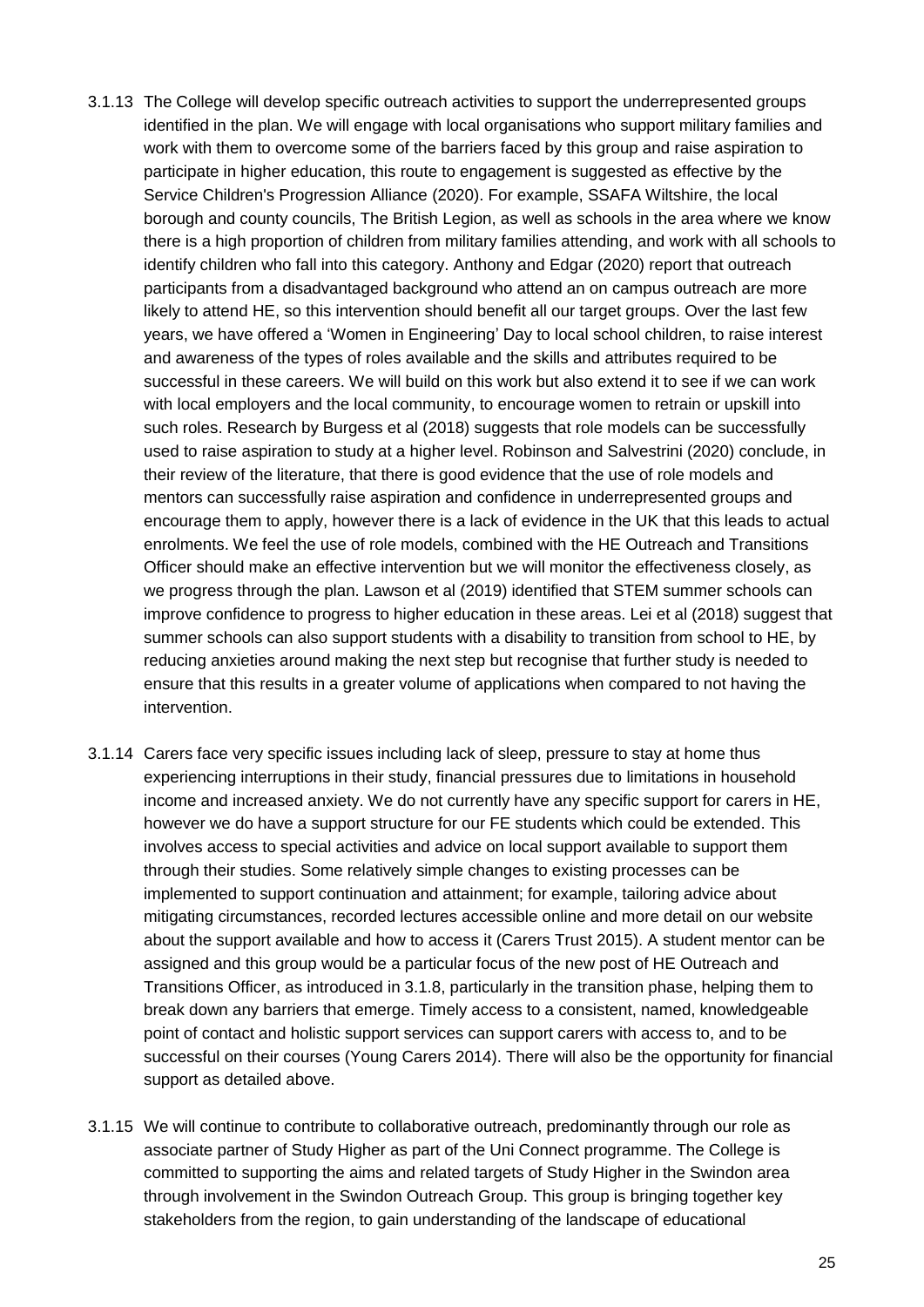disadvantage, and high-level skills needs, with particular focus on students who share multiple characteristics shown to result in gaps in progression into higher education.

The Swindon Outreach Group will work together to establish activities and initiatives to support access, progression and success, providing careers advice and outreach activities tailored to providers need. The college is a member of a subgroup, recently formed, to develop collaborative work in supporting care experienced/LAC within the region. We will continue to work in partnership to support these aims and supplement with our own specific initiatives as developed by the Access and Participation group.

- 3.1.16 During the self-assessment phase, we have identified that disability, particularly mental health was being under reported by our students. We are aware that students with mental health conditions are at greater risk of not continuing or being as successful, and we are often not recognising their needs until there is a crisis point. We need to encourage disclosure and openness around mental health needs so that we can support them through mental health challenges, helping them to thrive and succeed. We will adopt the Step Change framework to review our practices by the end of 2022 and ensure that we have embedded good mental health practices across all college activities. We have already invested in training for academic staff in recognising and supporting mental health needs and in a support platform for students which enables 24/7 access to support. The OfS Insight - Beyond the Bare Minimum (Oct 2019) advises that providers need to do more to understand inclusive practice and ensure that there is a whole institution approach to it. The approach taken should be informed by student feedback and embedded clearly into both policy and practice, therefore a key input with this target group is to review our practice, supported by our students and act on the outcomes of the review. The value of the other strategies chosen for this group such as role models, outreach activities, financial support, IAG has already been demonstrated in previous sections.
- 3.1.17 Although it is not statistically significant the gap in continuation between white students and students from Asian, Black, Mixed or Other backgrounds is greater than that of the sector. We should be doing better, as the quality of the teaching and learning is good, and the smaller average group size should allow for additional focus and support for each individual with the wrap around support services supplementing this in times of need. Stevenson (2012) and Smith (2016) both report that increased support for BAME students throughout the student cycle is needed to improve retention and continuation on courses. Stevenson (2012) also recommends that preparedness for study is also a factor that contributes to increased continuation and attainment hence our decision to include a study skills support package in our planned interventions. Smith (2016) states that a comprehensive approach is required to increase retention of BAME students so we will have closer monitoring of student progress through increased personal tutor interaction, with early intervention as needed for individuals and groups; we will do this through our Predicted Achievement Rate (PAR), Progress Reviews and Exam board processes effective from September 2021. We feel that the additional staff resource (HE Outreach and Transition Officer) who will support students' transition into the HE environment, will also strengthen continuation. What is not apparent in the data captured is whether there is significant drop out between enrolment and the census. This is when those who are most vulnerable may not continue as they do not have access to relevant resources to overcome barriers that arise, and those barriers can become too much causing them to choose not to continue, however they may not show at all in the data. To increase both the access to HE and continuation within HE of BAME individuals we need to be able to foster a sense of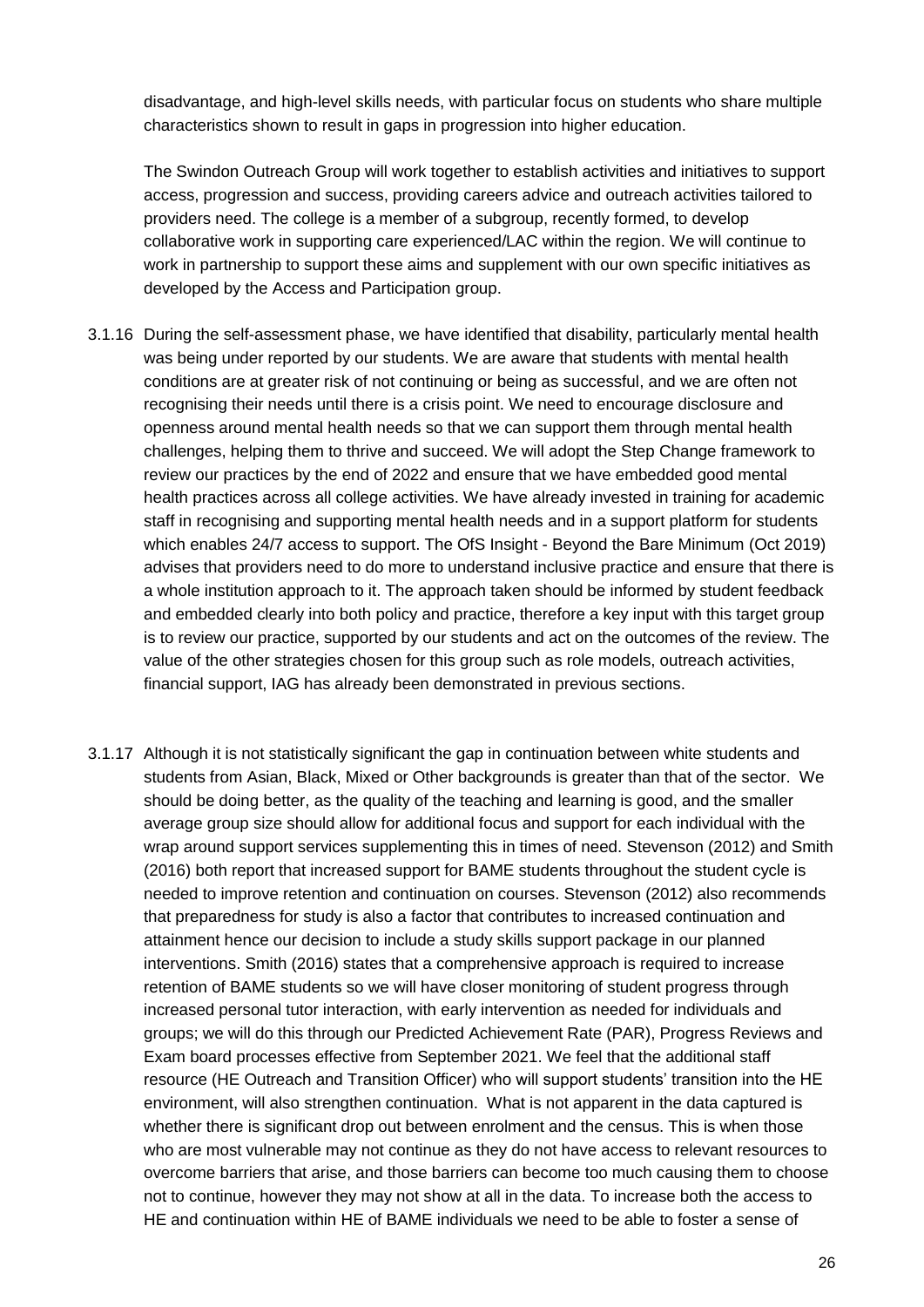belonging (NUS 2016). To do this effectively we need to build good relationships with all students, set clear expectations, embed cultural awareness into our teaching, ensure our teaching and learning practice is always inclusive and not taught through a 'white lens' (Smith 2016), hence the inclusion of strategies such as Staff CPD and a review of curriculum are included in our plans.

- 3.1.18 Confidence and cultural capital are important factors in the achievement of highly skilled employment. The local area has high employment and low aspiration thus although many of our students are able to find employment once completing their studies, they are not progressing into higher skilled jobs as far as we can identify in the data available to us and our tacit knowledge of our student progression. We need to focus on improving their confidence and belief that they have the skills, knowledge and behaviours that will enable them to achieve in highly skilled employment. We have already committed to increase our careers service capacity to help with advice and support for those who need it. When reviewing and designing programmes, we emphasise the importance of working with local businesses on 'live briefs', encouraging work experience and raising the number of other opportunities to engage directly with business. When more carefully planned and managed this will support students to feel more confident and allow them to see how they fit into the industry they are aspiring to be part of. The increased number of employer contacts and their involvement in programmes resulting from the IoT project will also help raise aspiration and awareness of opportunities to progress.
- 3.1.19 Research supports the view that graduate capital and graduate employability are linked (Tomlinson 2017). Development of the five graduate capital pillars; social, psychological, human, identity and cultural, is key to enabling students, particularly those from low socioeconomic backgrounds, to develop the skills and attributes required to access employment successfully and realise their full potential. We know that within our cohort overall, both confidence and aspiration are low; however there is not one solution to this problem which will suit all. We have a mixture of full time students who may have little experience of employment and part time students and apprentices who are working, have greater awareness of their respective industries and are seeking development opportunities because of their studies. A more targeted approach is required with the full time students to facilitate development of their graduate capital, through providing opportunities to engage in high quality work placements. A student resource will be developed in the form of a blended learning module, This will raise awareness of the skills and attributes required to be successful and will allow students to reflect personally on their current strengths and where areas for development exist. It will also identify potential strategies and actions to help develop graduates to be better prepared for employment. Although the majority of our part-time students are already in their chosen field of work, the same blended learning tool could be used to help them evaluate their current performance and identify gaps to work on, which can help them progress in their industry. Oneto-one coaching, mentoring or practical workshops and careers advice can then support the engagement with the module.
- 3.1.20 We will actively monitor the progression into higher skilled employment or further study for all our students by collating this information at programme level in the course annual selfassessment. We believe that as a combined institution our data will become more robust and give us more detail on whether there are any gaps in progression. We will aim to increase the proportion of all students that progress into higher skilled employment or further study. We will consult with representative student groups on the barriers they face with their progression aims and how we can support them to overcome any barriers.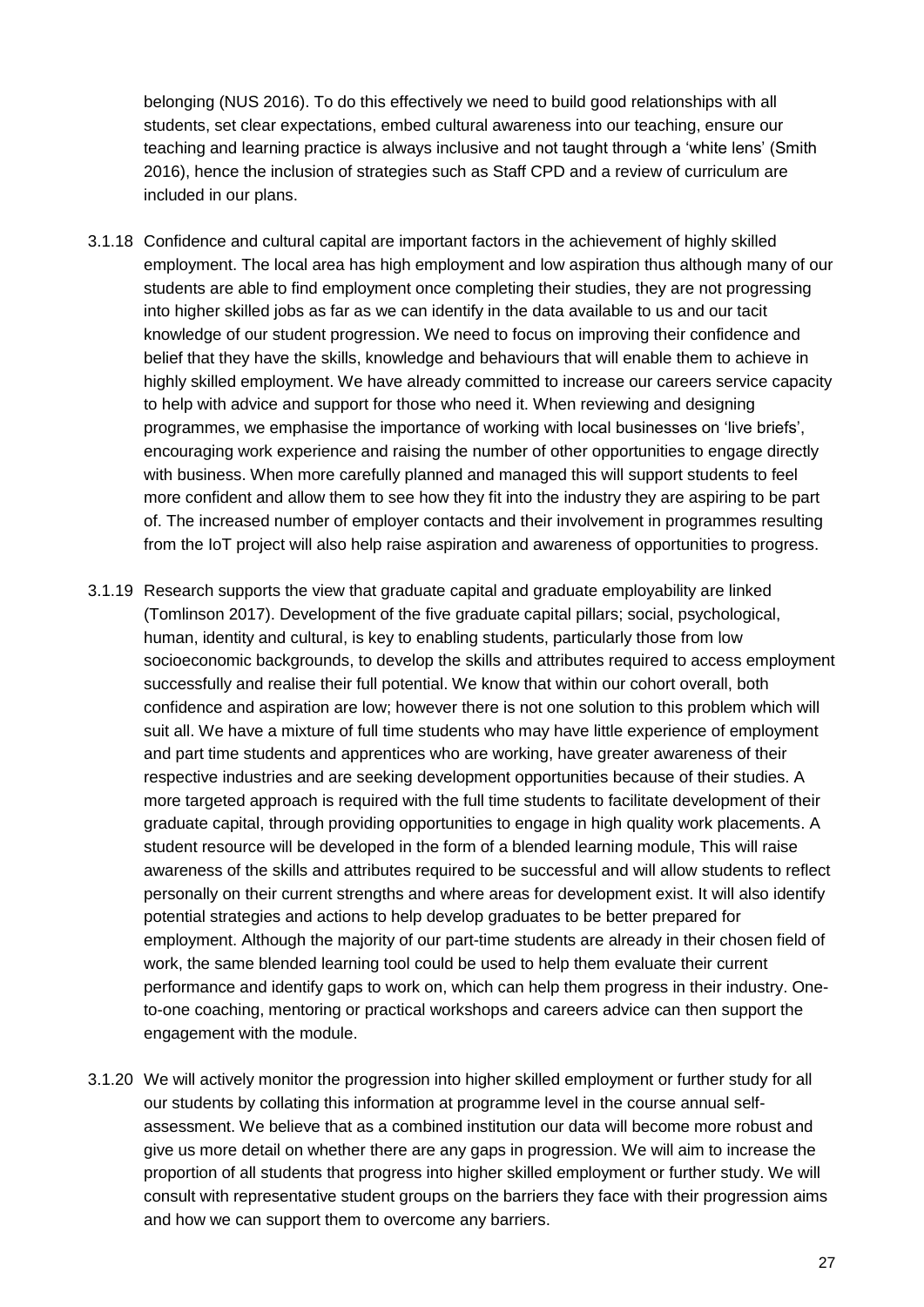# **3.2 Student consultation**

3.2.1 All existing students (those studying in Academic year 2020/21) were sent the Access and Participation plan via email and asked to comment on it via an electronic survey response mechanism. This consultation yielded a response rate of almost 5%. For the access phase, the consultation identified that there are areas of information that we need to make clearer and more accessible to our students during our advice and guidance and via our website. These comments related to support with studies, but also items on a practical level, such as early release of timetables to help with other responsibilities, for example caring and childcare. Whilst we had already identified that not all our information was easily navigable, this gave us further insight into the items that are important to students when ensuring that their needs are met in the access phase. The introduction of a HE Outreach and Transition Officer was well supported, with 78.57% of respondents agreeing that it would have helped them. The consultation has revealed that this post needs a skill set that enables them to recognise and deal with financial and mental health support needs and has capacity to invest some 1 to 1 time with those that need it. Further 1 to 1 time with academic staff was also mentioned; however, this can be incorporated into the programme hours in most cases.

For the progression phase, it was clear from the consultation that students had little awareness of the current careers service on offer. They also added some other useful suggestions regarding making students aware of the careers service during induction and distributing a regular jobs bulletin. There was clear support for the blended learning module to aid the development of graduate capital, with 50% agreeing it would benefit them. However, some students expressed a preference that this be available in a face-to-face format rather than just blended learning (31%). Because of this feedback, we have recognised the need for more faceto-face input and will consider how this can be accommodated.

3.2.2 The College has a robust and well-developed student engagement programme that offers the opportunity to contribute to development of the HE experience including access and participation matters. Each group has a Student Representative (REP). They are invited to programme committee meetings where they can contribute to discussions about the teaching, learning and assessment, and the organisation of the course. Individual module feedback summaries are also discussed at the programme committee to identify good practice and areas for further development. The REPs also lead the twice-yearly student experience forums (SEF). During the SEF process, students will have the opportunity to discuss topics related to the access and participation of our students. Further feedback opportunities exist via the internal college surveys and the NSS. The induction survey will specifically explore items in relation to accessing study at the college to allow us to remedy items raised quickly before the start of the next recruitment cycle.

There is close analysis of the feedback received and we strive to close the feedback loop by ensuring that curriculum managers' report back to student groups on items raised to show what we have done, propose to do or why we are not able to do something. We plan to build on this engagement work further and, alongside other student feedback channels, intend to facilitate regular 'Access and Participation focus groups' during the 2022/23 academic year, with students from our target groups to monitor, evaluate and, where needed, refine our activities across the entire student lifecycle. Involving our own students in the development of the student experience has been central to our approach for a number of years and we intend to continue to engage our students fully in the development, implementation and evaluation of future Access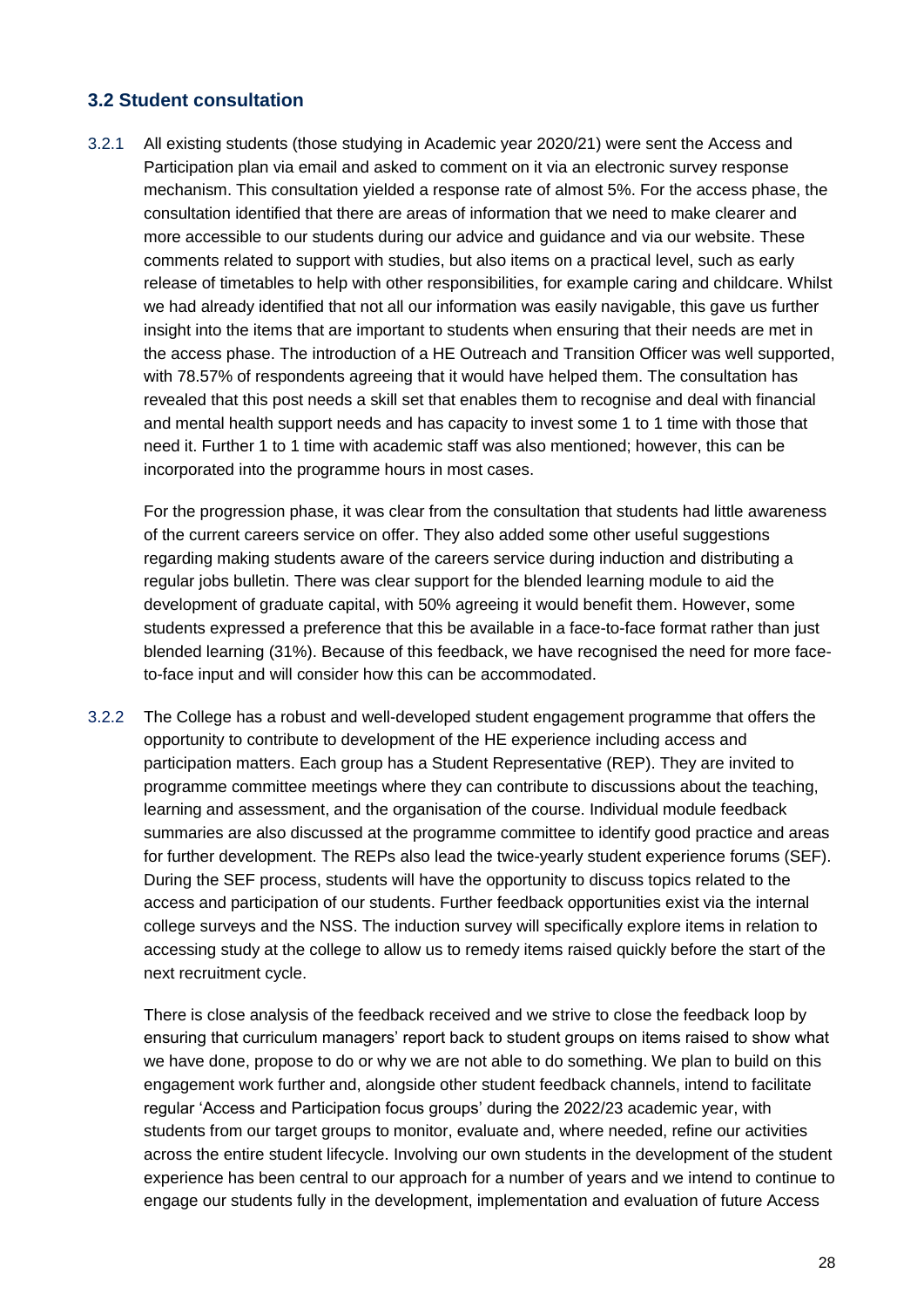and Participation Plan activity. We would like to develop a team of HE student ambassadors to work with us to evaluate and develop our internal and external liaison activities. The Access and Participation Group will include at least one student representative. This person will represent the student body bringing the views of the students' groups and will have the opportunity to help develop the plan and understand the progress towards the key aims and objectives within it. In order to ensure that student representatives and ambassadors are able to engage and make meaningful contributions, they will participate in equality, diversity and inclusion training prior to commencement of their participation in feedback cycles. If required training will also extend to data interpretation.

# **3.3.1 Evaluation strategy**

We have used the OfS self-evaluation toolkit to inform our evaluation strategy. This selfassessment tool has helped us to reflect on proposed areas of practice and to highlight what practices still require further development at our organisation. Currently our assessment classifies as 'emerging' across all aspects of evaluation. We have not previously held an access and participation plan, so our evaluation strategy is very much still emerging and yet to be fully tested. We are committed to the development of robust evaluation methods, our proposed evaluation is predominantly 'narrative based', which we feel is appropriate and proportionate to our volume of HE provision. This will evolve and develop through the course of the plan by:

- a) Increasing the involvement of all staff engaged in access and participation activities to ensure there is shared understanding of our objectives, programme design and the cycle of evaluation required – this will commence in academic year 2021/22 to ensure that activities funded by the plan can be evaluated effectively from the start of the plan in 2022/23.
- b) Developing the knowledge and understanding of evaluation through staff CPD sessions during academic year 2021/22
- c) Investing in additional HE administrative capacity to support the HE Manager to lead on evaluation activities, fund further development of the management information systems and analysis so that data are fit for purpose and agile in responding to changing needs should they occur and are easily accessible, and for funding staff CPD requirements.
- d) Reflect on and review strategic measures and activities using the cycle of evaluation, including quantitative and qualitative analysis (see diagram below) – ongoing through the life of the plan. The diagram below outlines the cyclical nature of our evaluation strategy.



#### 3.3.2 Strategic context

The Access and Participation Plan group will provide a specific forum to evaluate the activities selected for the college's work in this area, however there are other channels to provide support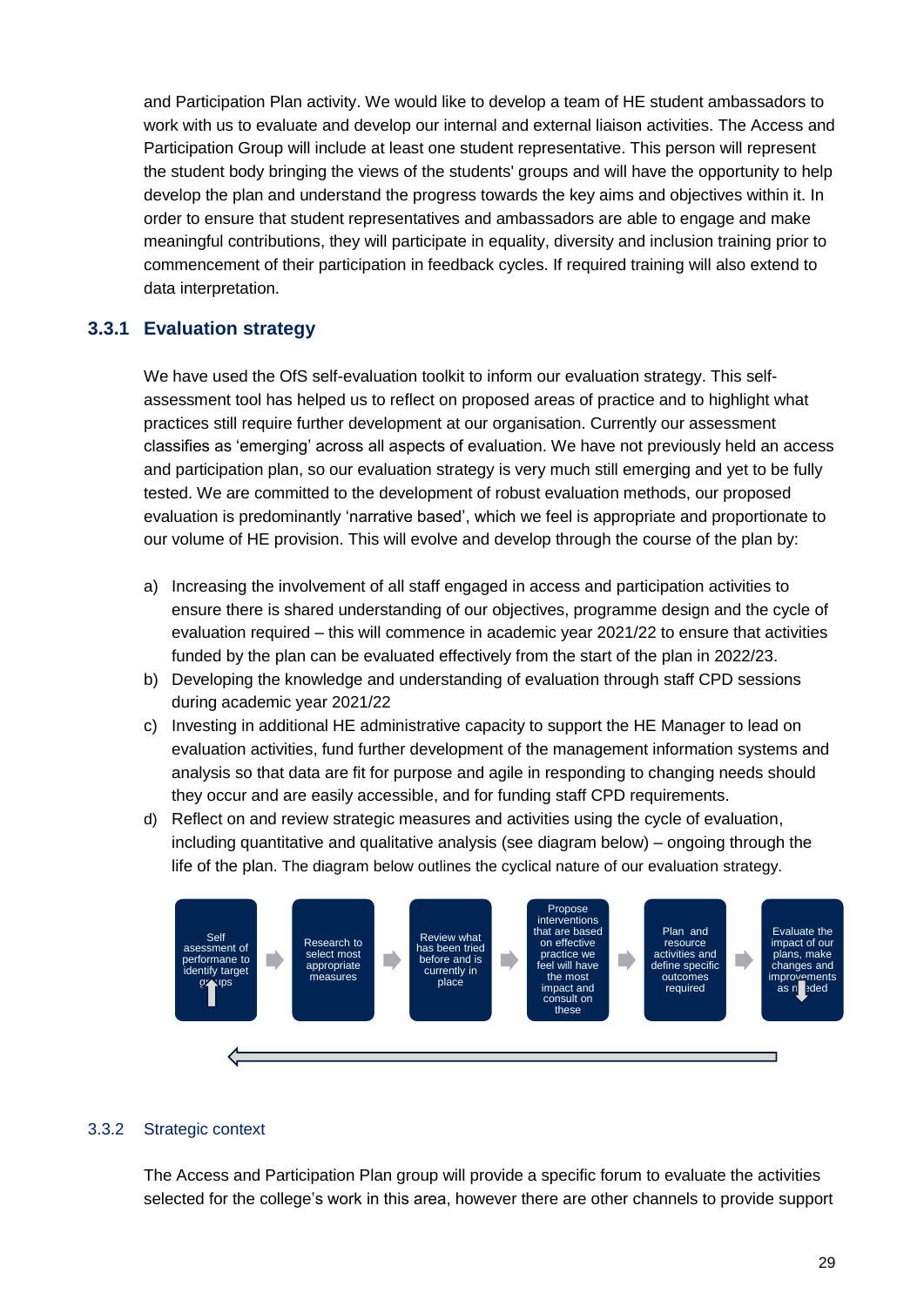and challenge for example the Equality, Diversity and Inclusion Support Committee which monitors and reports on such matters more widely as a college. There is an established meetings structure and access and participation will be a standing item in all meetings. The Access and Participation Group will report directly into HE Academic Board of Studies, Principalship and the Governing Body structures at set points in the year, to ensure that there is transparency around the progress being made with the plan. Within the Governing Body we are seeking to strengthen our expertise in higher education, and this will help ensure wider perspective and challenge are applied to the evaluation of the plan. The evaluation of the plan requires a whole college approach and expertise from specialists within the college will be required, for example, from the data, Marketing and Student Liaison, Admissions, Academic departments (staff and students), Additional Learning Support teams. Oxford Brookes University propose to include partnership colleges, including New College Swindon, in developing an evaluation tool, and we will collaborate on this, and work with the University of Gloucestershire to share good practice.

### 3.3.3 Programme design

To plan our access and participation plan interventions/measures we will use an evidencebased approach. Our programme design will be informed by the most recent best practice in the sector, being mindful of our context at all times. We acknowledge that we may need different strategies for the students located in the Swindon area compared to the London based students and will work closely with our partner CECOS to identify the most appropriate activities.

For each of the activities outlined in section 3.1.8, an initiative proposal form will be completed before activity commences. This will include details on the objectives to be achieved as well as targets for the number of each type of activity, and when they will occur. It will also capture the evidence and research used to inform the planned activity and the precise evaluation activities that will be deployed. These will be approved at the Access and Participation group meetings and be used by the group to determine the success of the initiative once it is complete. In essence, through this process, each initiative will have a clear theory of change developed and through analysis and evaluation of the results; we will draw conclusions about the specific initiative's success and contribution towards the main targets outlined in this plan.

# 3.3.4 Evaluation design and implementation

No one activity or intervention will result in the achievement of the overall target(s) in isolation. In some cases, the change in the data may not be seen for some time, so although for each targeted objective there are clear data outcomes and milestones that have been identified, and these will be evaluated against the data sets at the required milestones, to check achievement of or work towards the target, other evaluation approaches are also needed. It is proposed that Developmental Evaluation is used. Patton (2010) would suggest this as an appropriate method as the area that is being evaluated (in this case the impact of access and participation initiatives and activities) is complex and is characterised by multiple interacting and interdependent elements in which there is no overall control. Further strengths of this method are that it allows innovation and adaptation as the complex environment changes, it gives rapid, immediate feedback that can be used for further learning, and it is open to creative and agile thinking, yet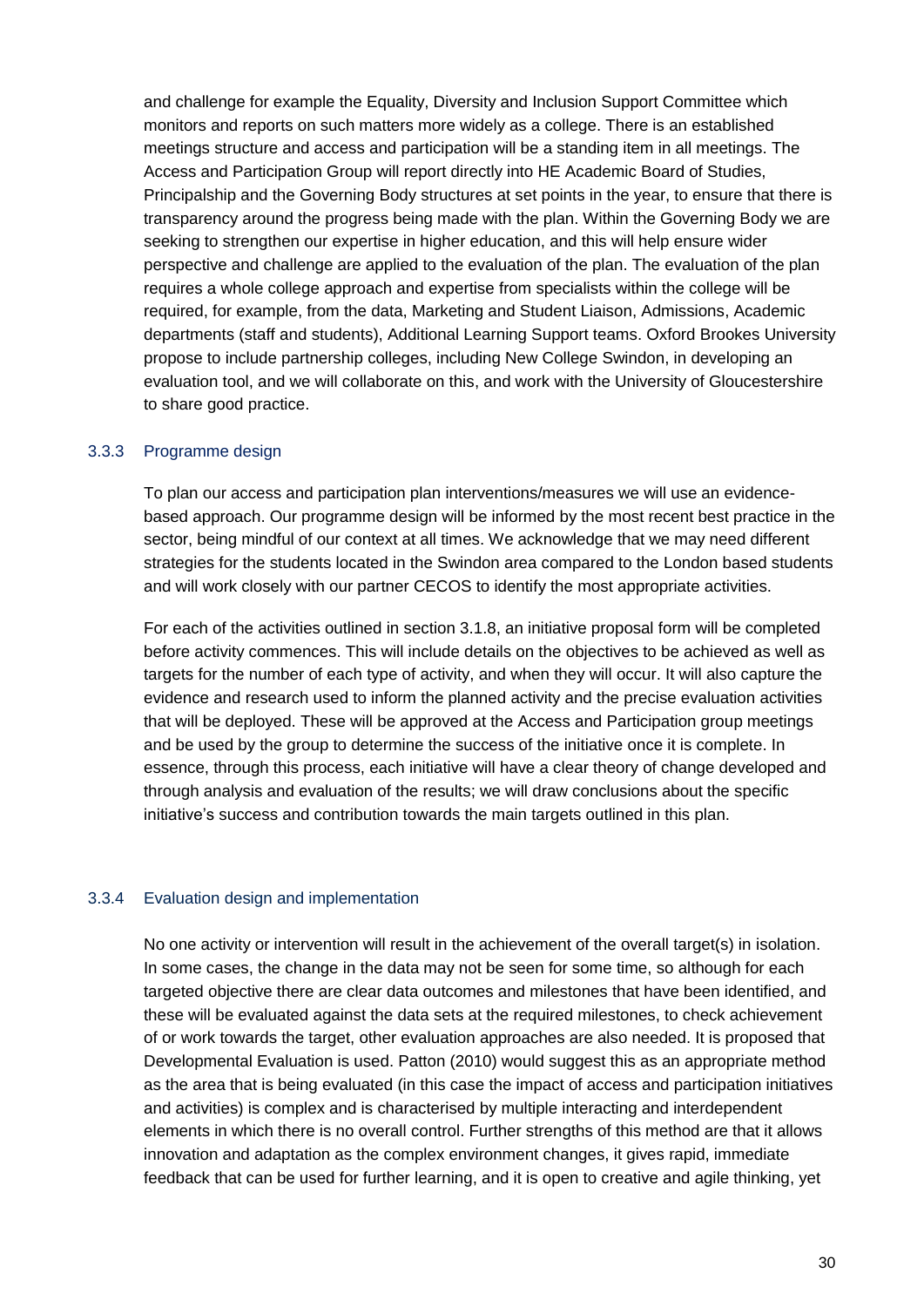is able to accommodate evidence-based perspectives (Patton, 2006). We feel this approach is both proportionate to our context and experience of access and participation to date.

Each proposed 'initiative' will have an associated theory of change model plotted prior to its implementation which is approved by the Access and Participation Group, specific evaluation points will also be agreed. Once the 'initiative' reaches an evaluation point, the group will look at all the available data and information and consider whether the initiative is developing in the way that was desired and proposed and whether any changes to the strategy are required. These will be recorded, and the next iteration will be undertaken until the next review point and so on, until the initiative is closed and/or the initial target is met. At such time the group will periodically monitor and review to ensure the target is maintained.

The OfS financial support evaluation toolkit (survey and focus groups) will be used to determine the impact of bursary and other items of financial support.

### 3.3.5 Learning to shape improvements

The evaluation approach chosen naturally allows us to learn from the activities and initiatives that we are proposing to offer. Our current planned approach is new and developing. It will enable us to record and track changes to the proposals and the subsequent impacts as we progress through our plan, ensuring a level of flexibility and the ability to learn from our successes and failures, thus building our experience and confidence in delivering the targets we have committed to in the plan. We have targeted some money to support the research and evaluation activity, this is higher in the first 2 years to enable us to build the systems and capacity to implement an effective system. These monies will focus on further developing the management information departments' capacity to deliver the data required, HE administrative support, staff training and staff time for research. Our existing research ethics processes will be used to support approval of access and participation evaluations and risk assessments will be used.

# **3.4 Monitoring progress against delivery of the plan**

The progress against the plan will be an agenda item on every Access and Participation Group agenda. After each meeting, the VP HE and Curriculum will update the Principalship team and the Governing body via the Curriculum and Quality sub group in the HE update which forms part of every meeting, the minutes of these meetings are approved by the full Governing body at the next available meeting. A full written report on the progress made in each academic year will be produced alongside the annual HE report to Governors. This report will summarise the iterations made to the activities planned and demonstrate the success of and learning made against each activity, along with details of the monetary investment and its impact. Should the findings from our evaluation activities, and tracking of our targets, show that progress against the delivery of this Plan is worsening or flat lining against milestones, the Access and Participation Group will instigate a review which will draw on our evidence and evaluation work. The review would result in an evidence based action plan. The action taken would be proportionate to the poor progress identified.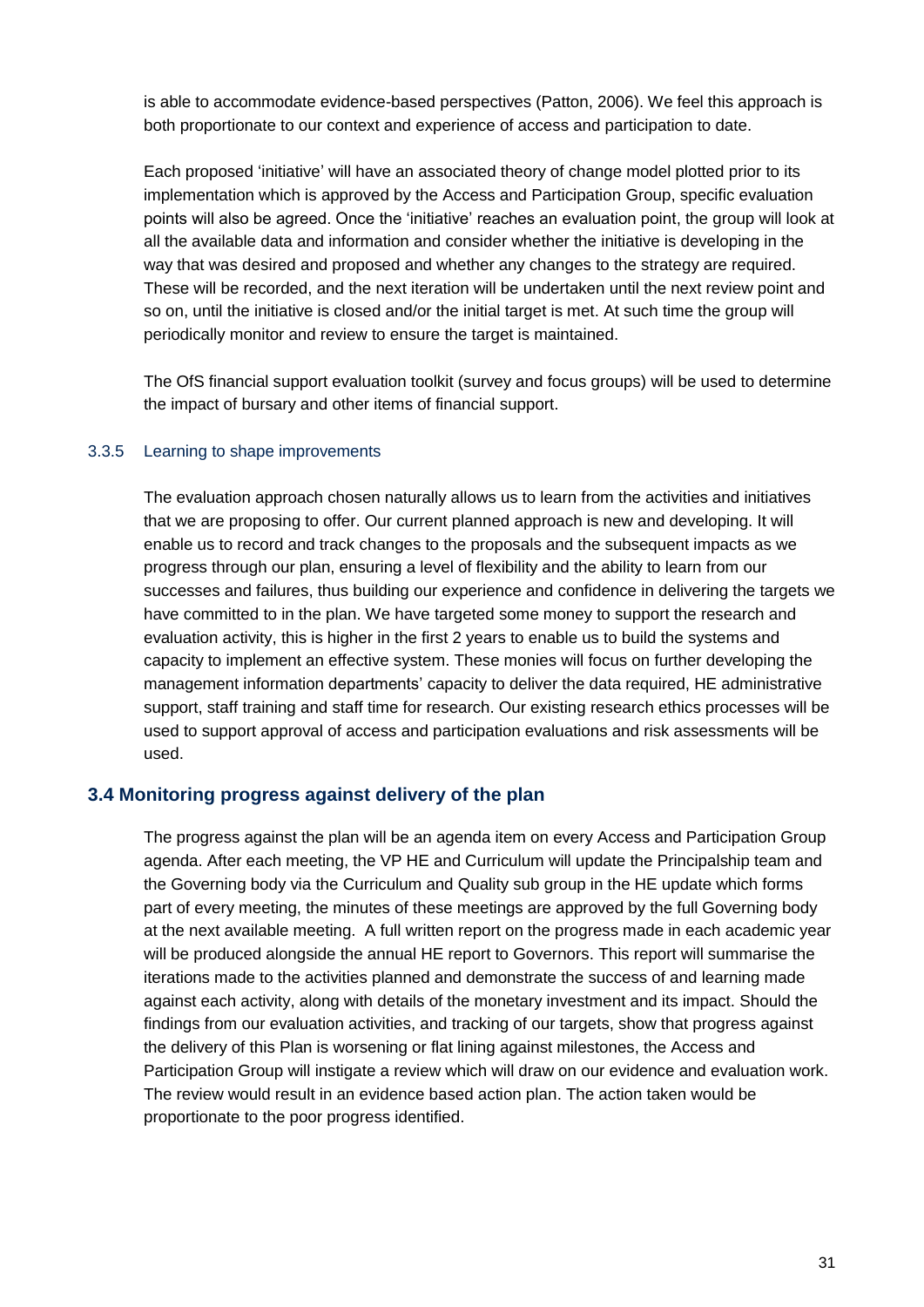# **Provision of information to students**

- 4.1.1. The College's Access and Participation Plan will be placed on the College website and made available on the College intranet. The College will ensure that all applicants have access to the relevant information they need to make informed decisions about applying to become a student at New College Swindon.
- 4.1.2. The College is committed to supporting students to be aware of, and ensuring they receive, the financial support they are entitled to for the duration of their studies. This relies on students agreeing to share their financial information with us. The detail of the financial support for students is outlined in 3.1.11. Details of these support packages will be on our website, social media, communicated at interview and included to all students as part of the 'Offer pack' that is sent out alongside other important information at the point when the college confirms an offer of a place to study here.
- 4.1.3. Information for prospective students is available from a range of sources: the College prospectus, websites and on our UCAS profiles. Information on fees and finance is also accessible at college open days and evenings and during interviews where these are held. Trained staff are available to answer questions about financial support, our HE office and academic staff are also able to sign post students to other sources of help.
- 4.1.4. We commit to ensure that we provide timely and accurate information to UCAS and the Student Loans Company so that they can populate their course databases in good time to inform applicants.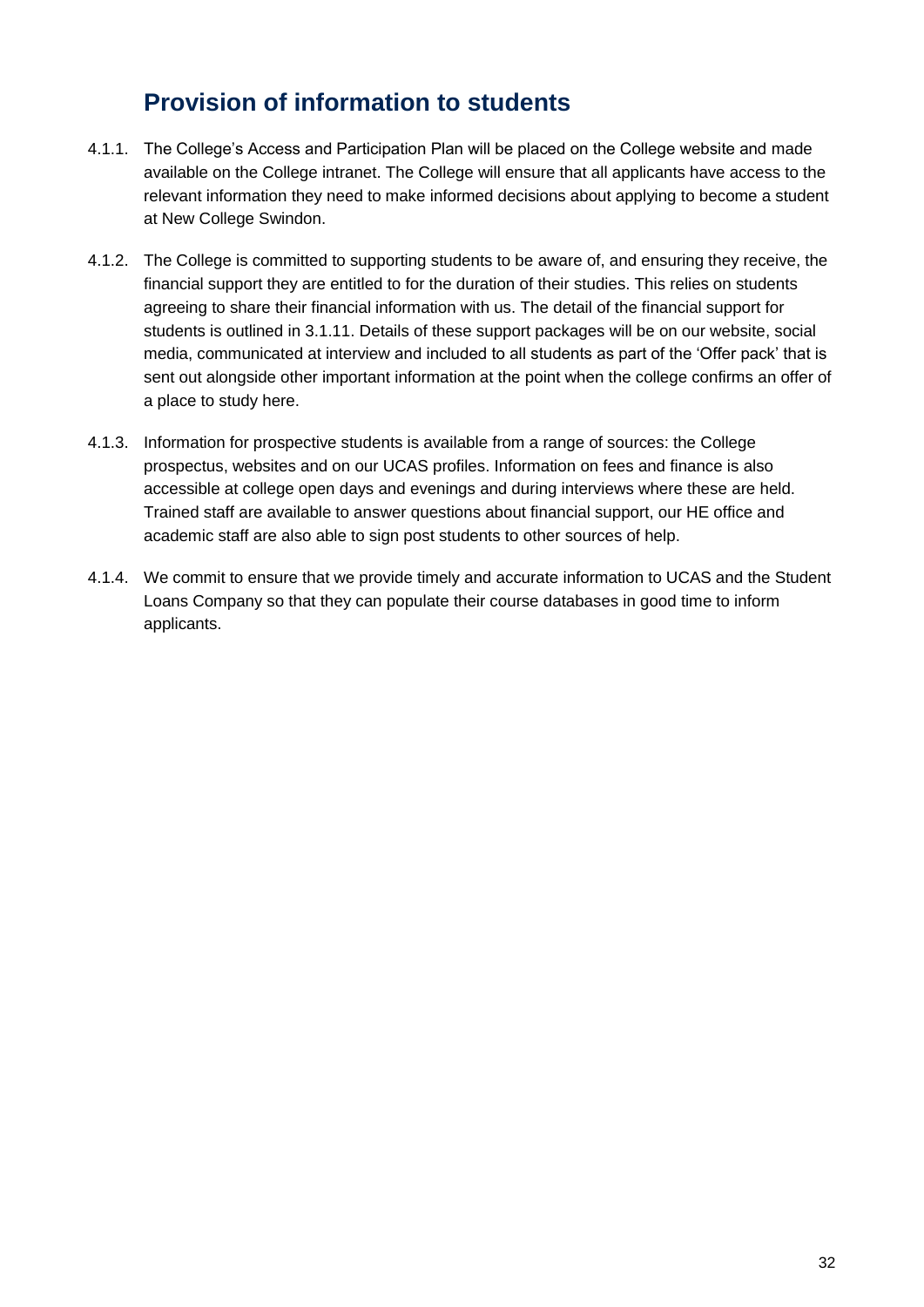# **References**

Anthony A and Edgar R (2020) Exploring the relationship between on-campus outreach and HE entry. HEAT report No 26<https://heat.ac.uk/wp-content/uploads/2020/05/1163v1.pdf>

Carers Trust (2014) Young Adult carers at college and university

Carers Trust (2015) Supporting students with caring responsibilities: Ideas and practice for universities to help student carers access and succeed in higher education

Stevenson, J. (2012) Black and minority ethnic student degree retention and attainment, Available at: [https://www.heacademy.ac.uk/system/files/bme\\_summit\\_final\\_report.pdf](https://www.heacademy.ac.uk/system/files/bme_summit_final_report.pdf)

Swindon's Joint Strategic Needs Assessment JSNA (2019) ID 2019 Summary Report retrieved via <https://www.swindonjsna.co.uk/dna/ID> [accessed 8/9/2020]

NNECL: Supporting care experienced students in English higher education: towards a more consistent approach (April 2021)

Patton, M.Q. (2006) Evaluation for the Way We Work. The Non-profit Quarterly. Vol. 13 (1): 28-33. Retrieved via<http://www.scribd.com/doc/8233067/Michael-Quinn-Patton-Developmental-Evaluation-2006> [accessed 3/7/19]

Burgess at al (2018) Role models, mentoring and university applications – evidence from a crossover randomised controlled trial in the United Kingdom. Widening Participation and Lifelong Learning Volume 20, Number 4, October 2018 Retrieved via [https://discovery.ucl.ac.uk/id/eprint/10061074/1/Macmillan\\_Article%20C%20-](https://discovery.ucl.ac.uk/id/eprint/10061074/1/Macmillan_Article%20C%20-%20Sanders%20et%20al_accepted%20version.pdf)

[%20Sanders%20et%20al\\_accepted%20version.pdf](https://discovery.ucl.ac.uk/id/eprint/10061074/1/Macmillan_Article%20C%20-%20Sanders%20et%20al_accepted%20version.pdf) [accessed April 2021]

Patton, M. Q. (2010) Developmental Evaluation. Applying Complexity Concepts to Enhance Innovation and Use. Guilford Press, New York. Retrieved via [https://www.betterevaluation.org/plan/approach/developmental\\_evaluation](https://www.betterevaluation.org/plan/approach/developmental_evaluation) [accessed 3/7/19]

Service Children's Progression Alliance: Year of the Service child voice report (May 2020)

Smith, Susan. (2016). Exploring the Black and Minority Ethnic (BME) Student Attainment Gap: What Did It Tell Us? Actions to Address Home BME Undergraduate Students' Degree Attainment. Journal of Perspectives in Applied Academic Practice. 5. 10.14297/jpaap.v5i1.239.

Tomlinson, M (2017) Forms of graduate capital and their relationship to graduate employability. Education and Training 59 (4) 338-352

# **5. Appendix**

The OfS will append the following items from the fees and targets and investment documents when an Access and Participation Plan is published:

- 1. Targets (tables 2a, 2b and 2c in the targets and investment plan)
- 2. Investment summary (tables 4a and 4b in the targets and investment plan)
- 3. Fee summary (table 4a and 4b in the fee information document)